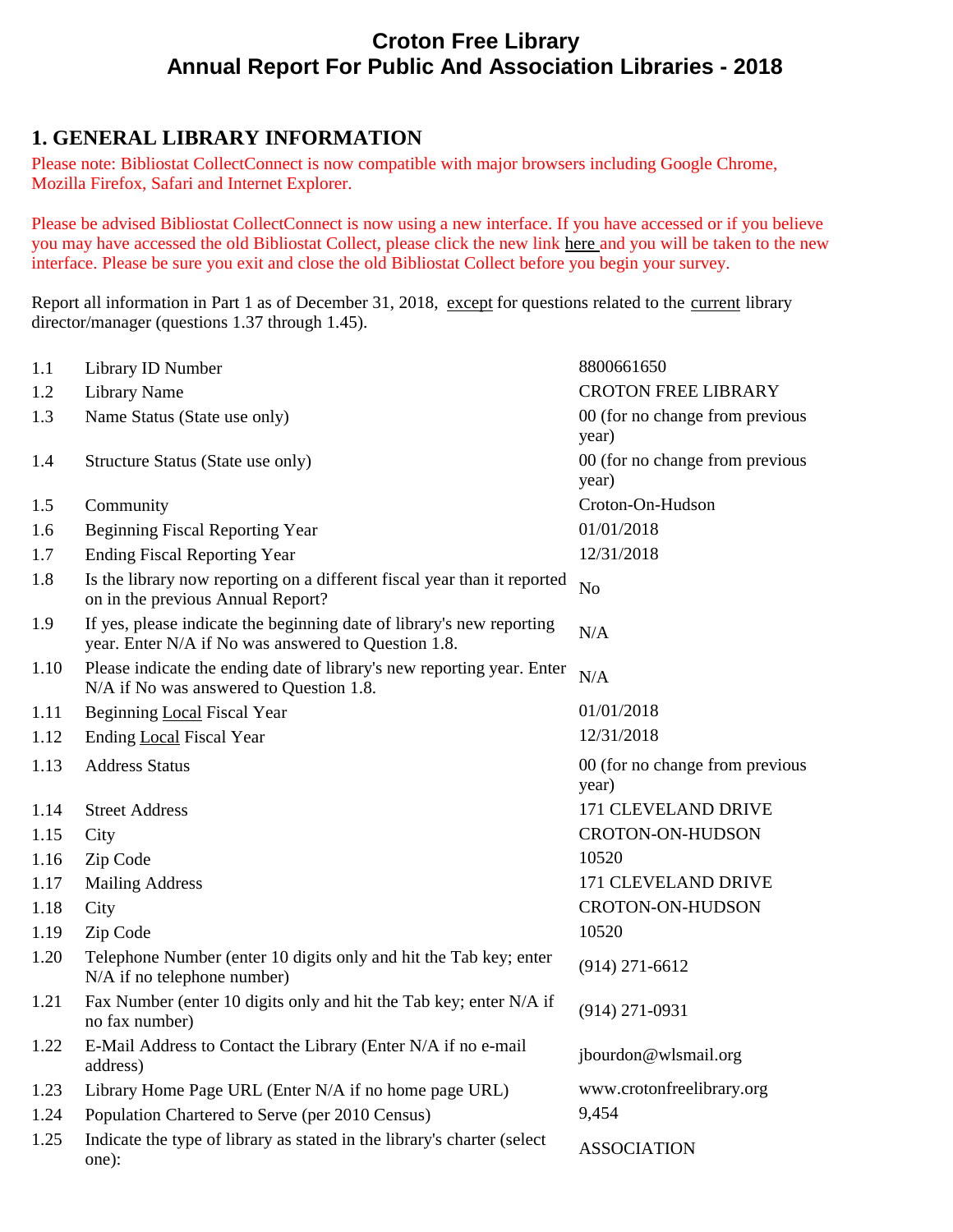| 1.26 | Indicate the area chartered to serve as stated in the library's charter<br>(select one):                                                                                                                                                                                                              | Other                                                |
|------|-------------------------------------------------------------------------------------------------------------------------------------------------------------------------------------------------------------------------------------------------------------------------------------------------------|------------------------------------------------------|
| 1.27 | During the reporting year, has there been any change to the library's<br>legal service area boundaries? Changes must be the result of a<br>Regents charter action. Answer Y for Yes, N for No.                                                                                                        | N                                                    |
| 1.28 | Indicate the type of charter the library currently holds (select one):                                                                                                                                                                                                                                | Absolute                                             |
| 1.29 | Date the library was granted its absolute charter or the date of the<br>provisional charter if the library does not have an absolute charter                                                                                                                                                          | 12/17/1948                                           |
| 1.30 | Date the library was last registered                                                                                                                                                                                                                                                                  | 12/09/1938                                           |
| 1.31 | Federal Employer Identification Number                                                                                                                                                                                                                                                                | 131739949                                            |
| 1.32 | County                                                                                                                                                                                                                                                                                                | <b>WESTCHESTER</b>                                   |
| 1.33 | <b>School District</b>                                                                                                                                                                                                                                                                                | Croton-Harmon School District                        |
| 1.34 | Town/City                                                                                                                                                                                                                                                                                             | Town of Cortlandt                                    |
| 1.35 | <b>Library System</b>                                                                                                                                                                                                                                                                                 | Westchester Library System                           |
|      | THESE QUESTIONS ARE FOR NYC LIBRARIES ONLY. PLEASE PROCEED TO THE NEXT<br><b>QUESTION.</b>                                                                                                                                                                                                            |                                                      |
|      | 1.36a President/CEO Name                                                                                                                                                                                                                                                                              |                                                      |
|      | 1.36b President/CEO Phone Number                                                                                                                                                                                                                                                                      |                                                      |
|      | 1.36c President/CEO Email                                                                                                                                                                                                                                                                             |                                                      |
|      | NOTE: For questions 1.37 through 1.45, report all information for the current library director/manager.                                                                                                                                                                                               |                                                      |
| 1.37 | Title of Library Director/ Manager (select one):                                                                                                                                                                                                                                                      | Mr.                                                  |
| 1.38 | First Name of Library Director/Manager                                                                                                                                                                                                                                                                | Jesse                                                |
| 1.39 | Last Name of Library Director/Manager                                                                                                                                                                                                                                                                 | Bourdon                                              |
| 1.40 | NYS Public Librarian Certification Number                                                                                                                                                                                                                                                             | 26469                                                |
| 1.41 | What is the highest education level of the library manager/director?                                                                                                                                                                                                                                  | <b>Master's Degree</b>                               |
| 1.42 | If the library manager/director holds a Master's Degree, is it a<br>Master's Degree in Library/Information Science?                                                                                                                                                                                   | Y                                                    |
| 1.43 | Do all staff working in the budgeted Librarian (certified) positions<br>reported in 6.4 have an active NYS Public Librarian Certificate? If<br>No, list the name and e-mail address of each staff member without<br>an active certificate in a Note.                                                  | Y                                                    |
| 1.44 | E-mail Address of the Director/Manager                                                                                                                                                                                                                                                                | jbourdon@wlsmail.org                                 |
| 1.45 | Fax Number of the Director/Manager                                                                                                                                                                                                                                                                    | $(914)$ 271-0931                                     |
| 1.46 | Is the library a member of the New York State and Local Retirement<br>System?                                                                                                                                                                                                                         | $\overline{N}$                                       |
| 1.47 | Does the library charge fees for library cards to people residing<br>outside the system's service area?                                                                                                                                                                                               | $\mathbf N$                                          |
| 1.48 | Was all or part of the library's funding subject to a public vote(s)<br>held during Calendar Year 2018? (Please respond even if the vote<br>was unsuccessful). Enter Y for Yes, N for No. If Yes, complete one<br>record for the public vote from each funding source. If no, go to<br>question 1.49. | Y                                                    |
| 1.   | Name of municipality or district holding the public vote                                                                                                                                                                                                                                              | Croton Harmon School District                        |
| 2.   | Indicate the type of municipality or district holding the public vote                                                                                                                                                                                                                                 | <b>School District</b>                               |
| 3.   | Date the vote was held (mm/dd/2018)                                                                                                                                                                                                                                                                   | 05/15/2018                                           |
| 4.   | Was the vote successful? Y/N                                                                                                                                                                                                                                                                          | Y                                                    |
| 5.   | What type of public vote was it?                                                                                                                                                                                                                                                                      | budget vote (school district public<br>library only) |
| 6a.  | Most recent prior year approved appropriation from a public vote:                                                                                                                                                                                                                                     | \$832,072                                            |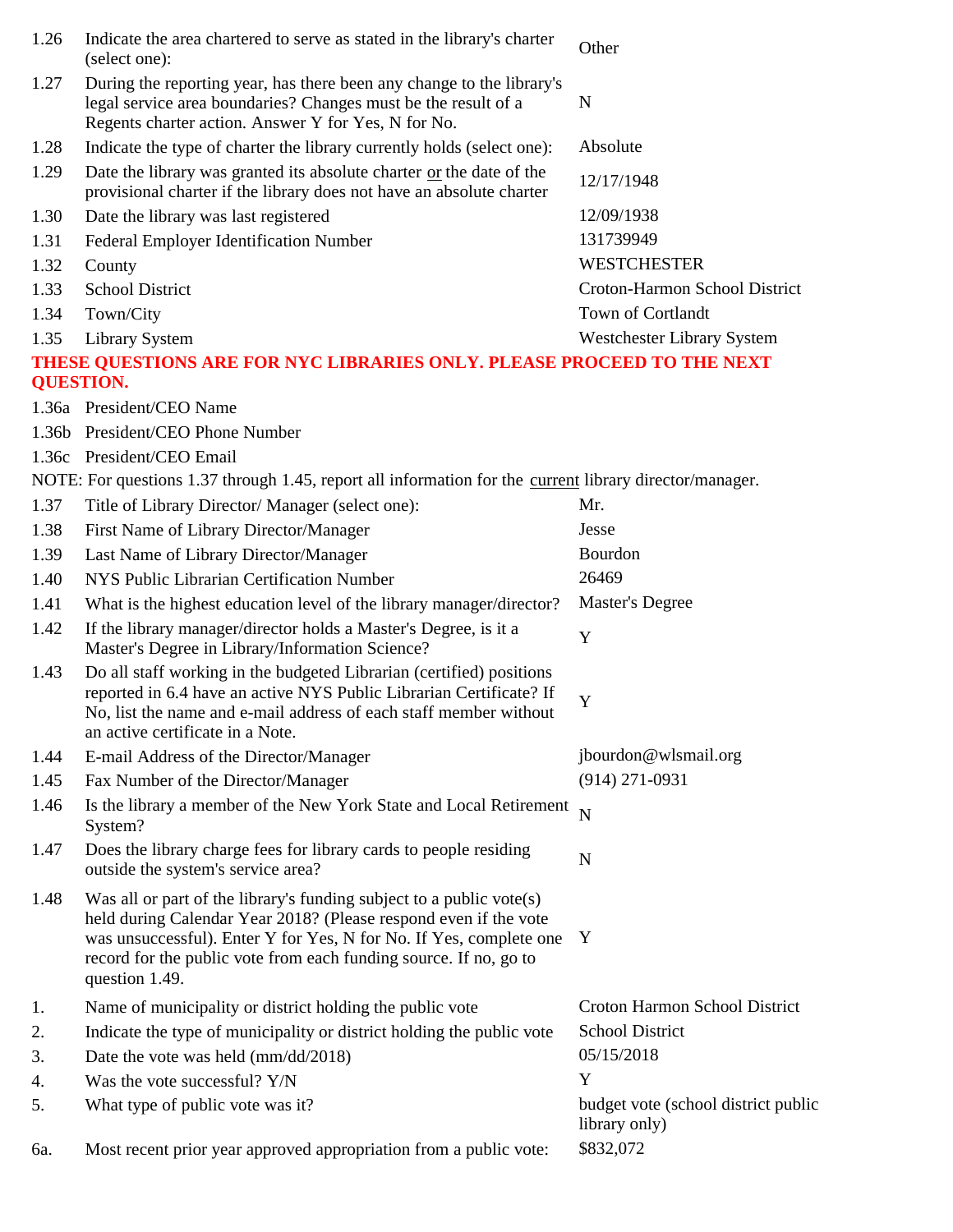| 6b.  | Proposed increase in appropriation as a result of the vote held on the<br>date reported in question number 3:                                                                                                                                                                                                                                                                          | \$19,188          |
|------|----------------------------------------------------------------------------------------------------------------------------------------------------------------------------------------------------------------------------------------------------------------------------------------------------------------------------------------------------------------------------------------|-------------------|
| 6c.  | Total proposed appropriation (sum of 6a and 6b):                                                                                                                                                                                                                                                                                                                                       | \$851,260         |
|      | This question should only be answered if "No" was answered in Q1.48 OR the library has votes from<br>different municipalities/districts that were held in different years, both current and prior.                                                                                                                                                                                     |                   |
| 1.49 | Did the library receive funding from an appropriation which was<br>approved by public vote in a prior year? (Prior to Calendar Year<br>2018) Enter Y for Yes, N for No. If Yes, complete one record for the<br>vote from each funding source. If No, go to question 1.50.                                                                                                              | N                 |
| 1.   | Name of municipality or district holding the public vote                                                                                                                                                                                                                                                                                                                               | N/A               |
| 2.   | Indicate the type of municipality or district holding the public vote                                                                                                                                                                                                                                                                                                                  |                   |
| 3.   | Date the last successful vote was held (mm/dd/yyyy)                                                                                                                                                                                                                                                                                                                                    | N/A               |
| 4.   | What type of public vote was it?                                                                                                                                                                                                                                                                                                                                                       |                   |
| 5.   | What was the total dollar amount of the appropriation from tax<br>dollars resulting from the last successful vote?                                                                                                                                                                                                                                                                     | N/A               |
| 1.50 | Does the reporting library have a contractual agreement with a<br>municipality or district to provide library services to residents of an<br>area not served by a chartered library? Enter Y for Yes, N for No. If Y<br>yes, please complete one record for each contract. If no, go to<br>question 1.51.                                                                              |                   |
| 1.   | Name of contracting municipality or district                                                                                                                                                                                                                                                                                                                                           | Town of Cortlandt |
| 2.   | Is this a written contractual agreement?                                                                                                                                                                                                                                                                                                                                               | Y                 |
| 3.   | Population of the geographic area served by this contract                                                                                                                                                                                                                                                                                                                              | 14,602            |
| 4.   | Dollar amount of contract                                                                                                                                                                                                                                                                                                                                                              | \$14,455          |
| 5.   | Enter the appropriate code for range of services provided (select<br>one):                                                                                                                                                                                                                                                                                                             | Full              |
| 1.51 | For the reporting year, has the library experienced any unusual<br>circumstance(s) that affected the statistics reported (e.g., natural<br>disaster, fire, closed for renovations, massive weeding of collection,<br>etc.)? If yes, please annotate explaining the circumstance(s) and the<br>impact on the library using the Note; if no, please go to Part 2,<br>Library Collection. | N                 |

# **2. LIBRARY COLLECTION**

Report holdings, additions, and subscriptions as of the end of the fiscal year reported in Part 1. Please click here to read general instructions before completing this section.

This section of the survey (2.1-2.22) collects data on selected types of materials.

It does not cover all materials (i.e., microforms, loose sheet music, maps, and pictures) for which expenditures are reported under Print Materials Expenditures, Electronic Materials Expenditures, and Other Materials Expenditures (questions 12.6, 12.7 and 12.8). Under this category report only items that have been purchased, leased or licensed by the library, a consortium, the state library, a donor or other person or entity. Included items must only be accessible with a valid library card or at a physical library location; inclusion in the catalog is not required. Do not include items freely available without monetary exchange. Count electronic materials at the administrative entity level; do not duplicate numbers at each branch.

### **PRINT MATERIALS**

#### **Cataloged Books**

| 2.1 | <b>Adult Fiction Books</b>                       | 26,843 |
|-----|--------------------------------------------------|--------|
| 2.2 | <b>Adult Non-fiction Books</b>                   | 22,095 |
| 2.3 | Total Adult Books (Total questions 2.1 $\&$ 2.2) | 48.938 |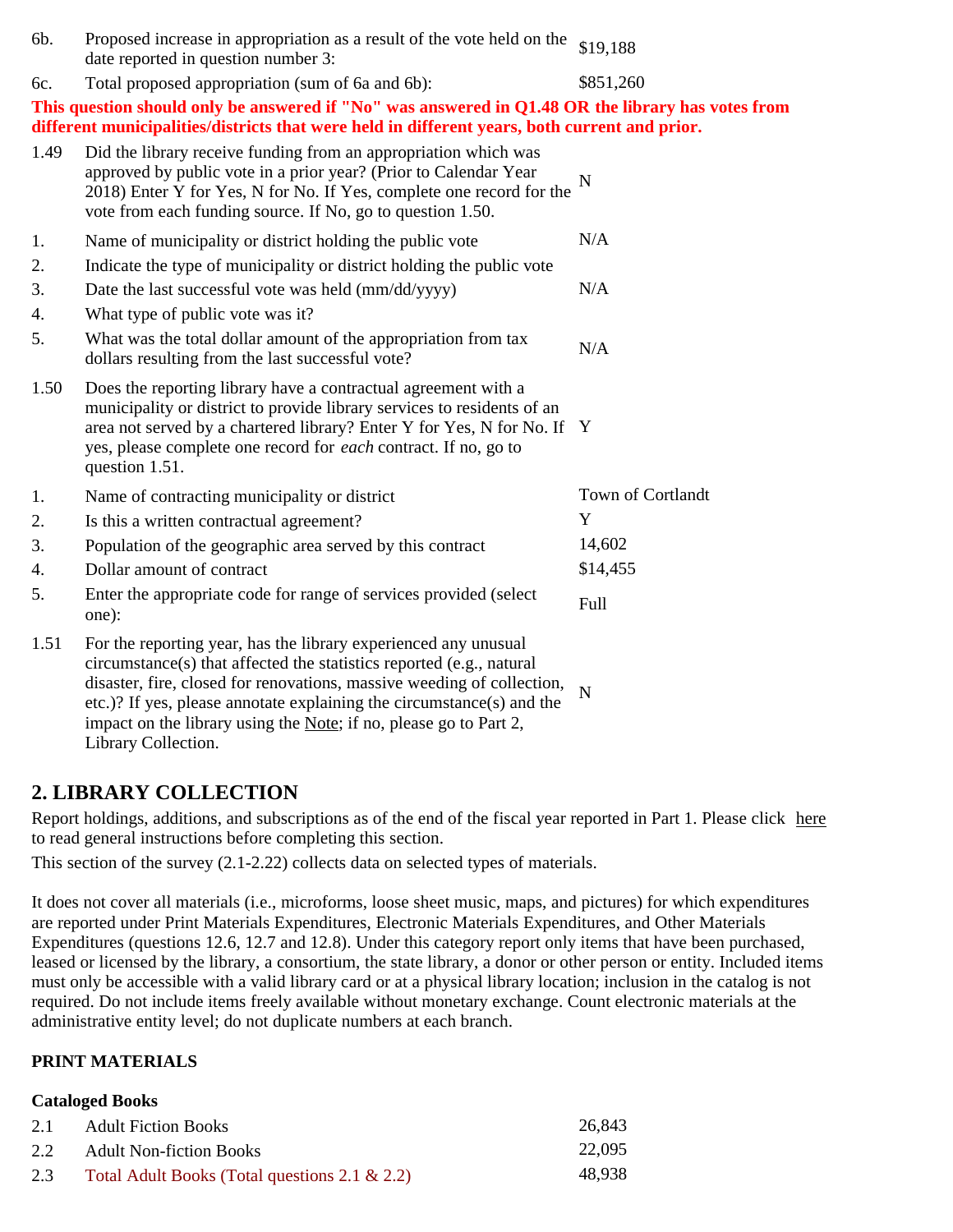| 2.4  | <b>Children's Fiction Books</b>                                                                                                                                                                                                                    | 16,037           |
|------|----------------------------------------------------------------------------------------------------------------------------------------------------------------------------------------------------------------------------------------------------|------------------|
| 2.5  | <b>Children's Non-fiction Books</b>                                                                                                                                                                                                                | 8,882            |
| 2.6  | Total Children's Books (Total questions 2.4 & 2.5)                                                                                                                                                                                                 | 24,919           |
| 2.7  | Total Cataloged Books (Total questions 2.3 & 2.6)                                                                                                                                                                                                  | 73,857           |
|      | <b>Other Print Materials</b>                                                                                                                                                                                                                       |                  |
| 2.8  | <b>Total Uncataloged Books</b>                                                                                                                                                                                                                     | $\boldsymbol{0}$ |
| 2.9  | <b>Total Print Serials</b>                                                                                                                                                                                                                         | 175              |
| 2.10 | <b>All Other Print Materials</b>                                                                                                                                                                                                                   | 1                |
| 2.11 | Total Other Print Materials (Total questions 2.8 through 2.10)                                                                                                                                                                                     | 176              |
| 2.12 | Total Print Materials (Total questions 2.7 and 2.11)                                                                                                                                                                                               | 74,033           |
|      | <b>ALL OTHER MATERIALS</b>                                                                                                                                                                                                                         |                  |
|      | <b>Electronic Materials</b>                                                                                                                                                                                                                        |                  |
| 2.13 | <b>Electronic Books</b>                                                                                                                                                                                                                            | 26,355           |
| 2.14 | <b>Local Electronic Collections</b>                                                                                                                                                                                                                | 17               |
| 2.15 | <b>NOVEL</b> NY Electronic Collections                                                                                                                                                                                                             | 16               |
| 2.16 | Total Electronic Collections (Total questions 2.14 and 2.15)                                                                                                                                                                                       | 33               |
| 2.17 | Audio - Downloadable Units                                                                                                                                                                                                                         | 5,326            |
| 2.18 | Video - Downloadable Units                                                                                                                                                                                                                         | 663              |
| 2.19 | Other Electronic Materials (Include items that are not included in the<br>above categories, such as e-serials; electronic files; collections of<br>digital photographs; and electronic government documents, reference<br>tools, scores and maps.) |                  |
| 2.20 | Total Electronic Materials (Total questions 2.13, 2.16, 2.17, 2.18 and<br>2.19)                                                                                                                                                                    | 32,378           |
|      | <b>Non-Electronic Materials</b>                                                                                                                                                                                                                    |                  |
| 2.21 | Audio - Physical Units                                                                                                                                                                                                                             | 4,031            |
| 2.22 | Video - Physical Units                                                                                                                                                                                                                             | 5,529            |
| 2.23 | Other Non-Electronic Materials (includes films, slides, etc.)                                                                                                                                                                                      | 272              |
| 2.24 | Total Other Materials Holdings (Total questions 2.21 through 2.23)                                                                                                                                                                                 | 9,832            |
| 2.25 | <b>GRAND TOTAL HOLDINGS</b> (Total questions 2.12, 2.20 and<br>2.24)                                                                                                                                                                               | 116,243          |
|      | <b>CURRENT SERIAL SUBSCRIPTIONS</b>                                                                                                                                                                                                                |                  |
| 2.26 | <b>Current Print Serial Subscriptions</b>                                                                                                                                                                                                          | 101              |
|      | ADDITIONS TO HOLDINGS - Do not subtract withdrawals or discards.                                                                                                                                                                                   |                  |
| 2.27 | <b>Cataloged Books</b>                                                                                                                                                                                                                             | 4,036            |
| 2.28 | <b>All Other Print Materials</b>                                                                                                                                                                                                                   | $\boldsymbol{0}$ |
| 2.29 | <b>Electronic Materials</b>                                                                                                                                                                                                                        | 5,252            |
| 2.30 | <b>All Other Materials</b>                                                                                                                                                                                                                         | 921              |
| 2.31 | Total Additions (Total questions 2.27 through 2.30)                                                                                                                                                                                                | 10,209           |

# **3. LIBRARY PROGRAMS, POLICIES, AND SERVICES**

Report all information on questions 3.1 through 3.28 as of the end of the fiscal year reported in Part 1; report information on questions 3.29 through 3.80 for the 2018 calendar year. Please click here to read general instructions before completing this section.

Please report information on LIBRARY USE as of the end of the fiscal year reported in Part 1.

### **LIBRARY USE**

3.1 Library visits (total annual attendance) 173,147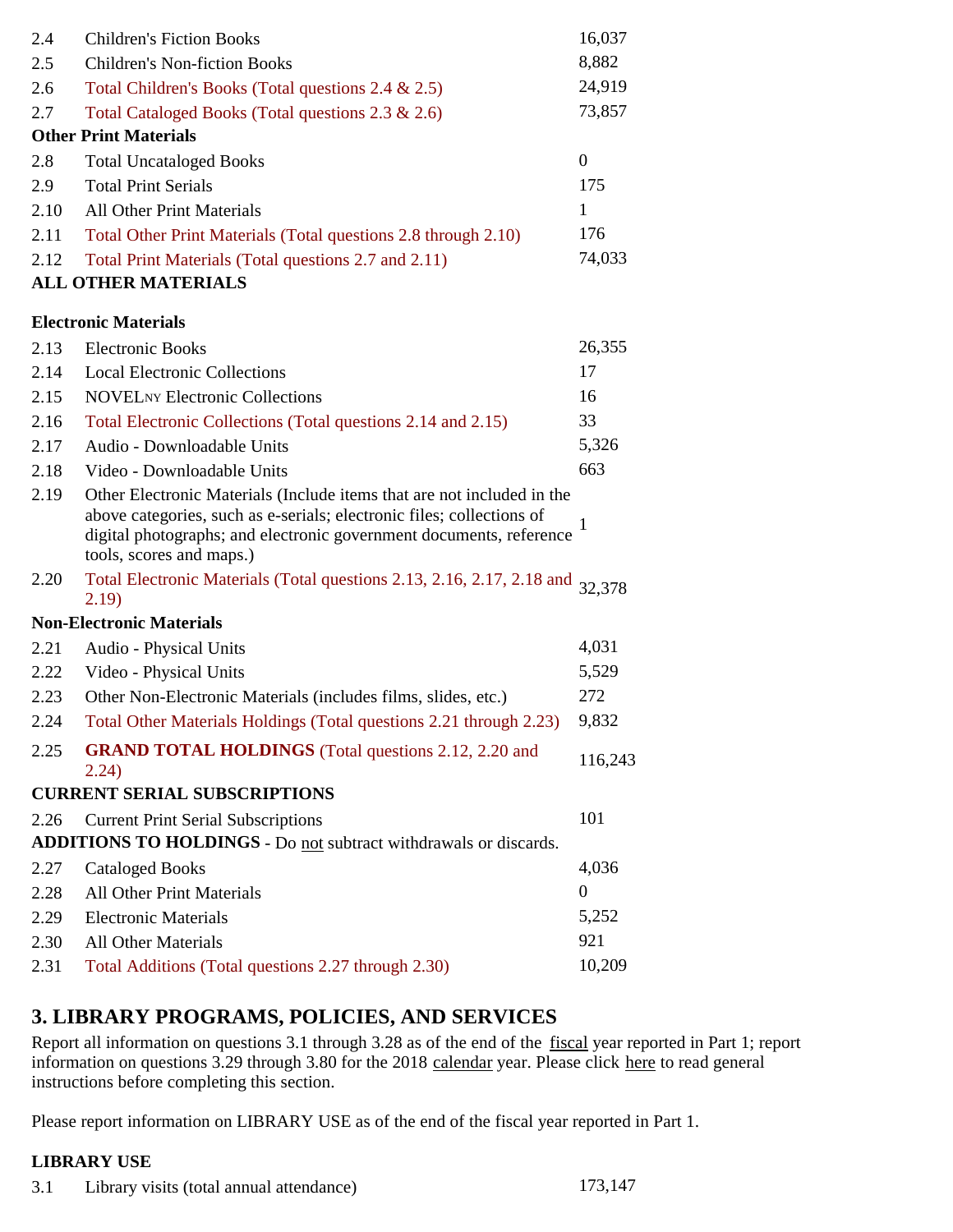| 3.2 | Registered resident borrowers                                 | 5.403 |
|-----|---------------------------------------------------------------|-------|
| 3.3 | Registered non-resident borrowers                             |       |
|     | Please report information on WRITTEN POLICIES as of 12/31/18. |       |

### **WRITTEN POLICIES (Answer Y for Yes, N for No)**

| 3.4 | Does the library have an open meeting policy?                                        |   |
|-----|--------------------------------------------------------------------------------------|---|
| 3.5 | Does the library have a policy protecting the confidentiality of<br>library records? |   |
| 3.6 | Does the library have an Internet use policy?                                        |   |
| 3.7 | Does the library have a disaster plan?                                               | Y |
| 3.8 | Does the library have a board-approved conflict of interest policy?                  | Y |
| 3.9 | Does the library have a board-approved whistle blower policy?                        |   |
|     | Please report information on ACCESSIBILITY as of 12/31/18.                           |   |

### **ACCESSIBILITY (Answer Y for Yes, N for No)/b>**

| 3.10 | Does the library provide service to persons who cannot visit the<br>library (homebound persons, persons in nursing homes, persons in<br>jail, etc.)?                                                           | Y              |
|------|----------------------------------------------------------------------------------------------------------------------------------------------------------------------------------------------------------------|----------------|
| 3.11 | Does the library have assistive devices for persons who are deaf and<br>hearing impaired (TTY/TDD)?                                                                                                            | N              |
| 3.12 | Does the library have large print books?                                                                                                                                                                       | Y              |
| 3.13 | Does the library have assistive technology for the blind and visually<br>impaired?                                                                                                                             | Y              |
|      | 3.14 - If so, what do you have?                                                                                                                                                                                |                |
|      | screen reader, such as JAWS or Windoweyes                                                                                                                                                                      | <b>Yes</b>     |
|      | refreshable Braille keyboard                                                                                                                                                                                   | N <sub>0</sub> |
|      | screen magnification software, such as Zoomtext                                                                                                                                                                | N <sub>0</sub> |
|      | electronic scanning and reading software, such as OpenBook                                                                                                                                                     | N <sub>0</sub> |
| 3.15 | Is the library registered for services from either the New York State<br>Talking Book and Braille Library (New York State Library, Albany)<br>or the Andrew Heiskell Braille and Talking Book Library (The New |                |

Please report information on LIBRARY SPONSORED PROGRAMS as of the end of the fiscal year reported in Part 1.

#### **LIBRARY SPONSORED PROGRAMS**

York Public Library, New York)?

| 3.16 | <b>Adult Program Sessions</b>                                                                                                                                                                                                                     | 66             |
|------|---------------------------------------------------------------------------------------------------------------------------------------------------------------------------------------------------------------------------------------------------|----------------|
| 3.17 | <b>Young Adult Program Sessions</b>                                                                                                                                                                                                               | 15             |
| 3.18 | <b>Children's Program Sessions</b>                                                                                                                                                                                                                | 663            |
| 3.19 | All Other Program Sessions                                                                                                                                                                                                                        | 10             |
| 3.20 | Total Number of Program Sessions (Total questions 3.16 through<br>3.19)                                                                                                                                                                           | 754            |
| 3.21 | One-on-One Program Sessions                                                                                                                                                                                                                       | $\overline{0}$ |
| 3.22 | Do library staff, trustees and/or volunteers reach outside of the<br>library to promote library programs and services through group<br>presentations, information tables and/or other similar educational<br>activities sponsored by the Library? | Yes            |
| 3.23 | <b>Adult Program Attendance</b>                                                                                                                                                                                                                   | 1,813          |
| 3.24 | Young Adult Program Attendance                                                                                                                                                                                                                    | 502            |
| 3.25 | Children's Program Attendance                                                                                                                                                                                                                     | 12,431         |
| 3.26 | All Other Program Attendance                                                                                                                                                                                                                      | 572            |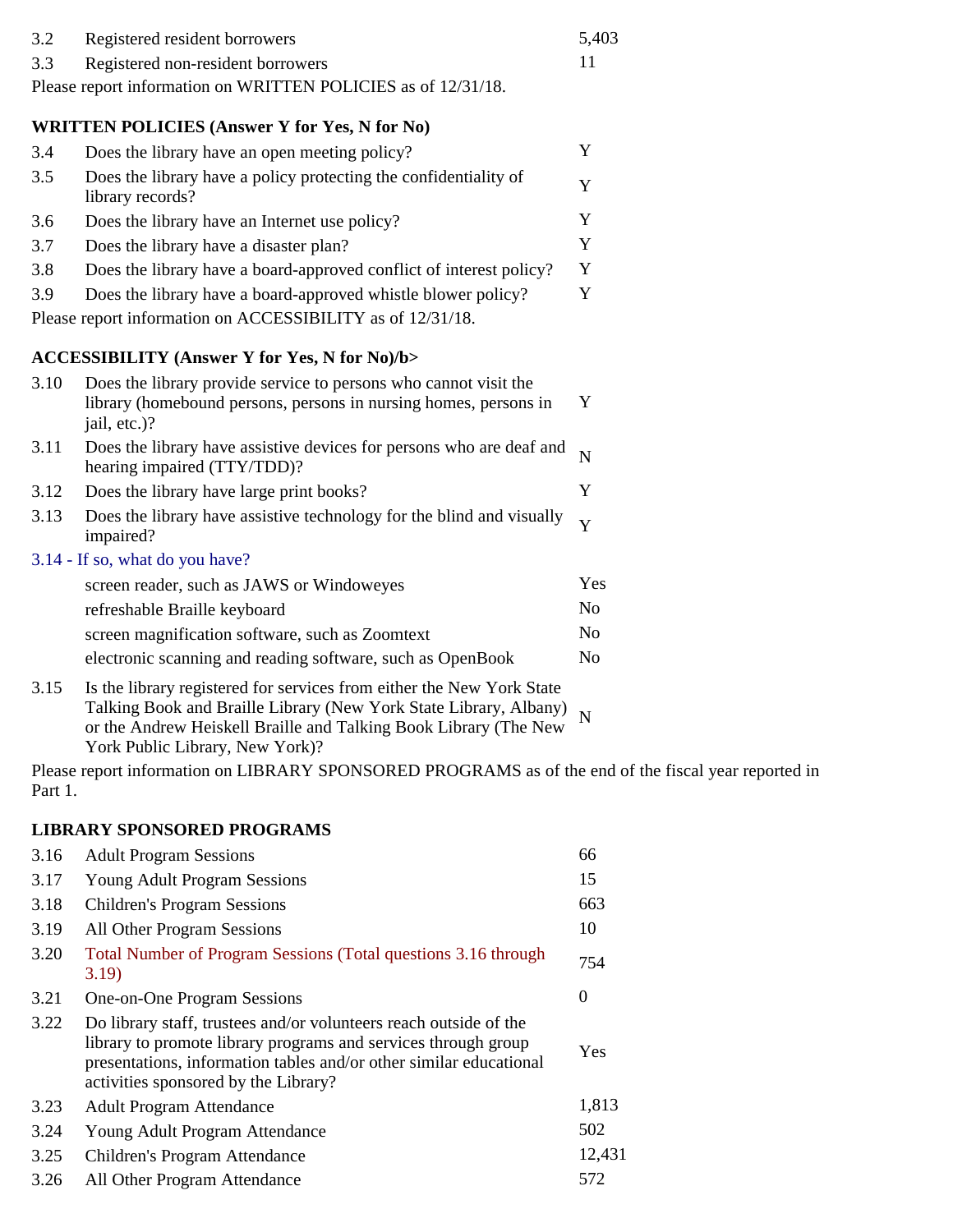#### 3.27 Total Program Attendance (Total questions 3.23 through 3.26) 15,318

#### 3.28 One-on-One Program Attendance 0

Please report information on SUMMER READING PROGRAMS for the 2018 calendar year.

#### **SUMMER READING PROGRAM**

3.29 - Indicate which of the following apply to the summer reading program(s) offered by the library during the summer of 2018 (check all that apply):

| a.   | Program(s) for children                                                                                  | Yes              |
|------|----------------------------------------------------------------------------------------------------------|------------------|
| b.   | Program(s) for young adults                                                                              | Yes              |
| c.   | Program(s) for Adults                                                                                    | No               |
| d.   | Summer Reading at New York Libraries name and/or logo used                                               | Yes              |
| e.   | Collaborative Summer Library Program (CSLP Manual, provided<br>through the New York State Library, used) | Yes              |
| f.   | N/A                                                                                                      | No               |
| 3.30 | Library outlets offering the summer reading program                                                      | $\mathbf{1}$     |
| 3.31 | Children registered for the library's summer reading program                                             | 142              |
| 3.32 | Young adults registered for the library's summer reading program                                         | 26               |
| 3.33 | Adults registered for the library's summer reading program                                               | N/A              |
| 3.34 | Total number registered for the library's summer reading program<br>$(total 3.31 + 3.32 + 3.33)$         | 168              |
| 3.35 | Children's program sessions - Summer 2018                                                                | 95               |
| 3.36 | Young adult program sessions - Summer 2018                                                               | 4                |
| 3.37 | Adult program sessions - Summer 2018                                                                     | $\overline{0}$   |
| 3.38 | Total program sessions - Summer 2018 (total $3.35 + 3.36 + 3.37$ )                                       | 99               |
| 3.39 | Children's program attendance - Summer 2018                                                              | 1,873            |
| 3.40 | Young adult program attendance - Summer 2018                                                             | 68               |
| 3.41 | Adult program attendance - Summer 2018                                                                   | $\boldsymbol{0}$ |
| 3.42 | Total program attendance - Summer $2018$ (total $3.39 + 3.40 + 3.41$ )                                   | 1,941            |
|      | <b>COLLABORATORS</b>                                                                                     |                  |
| 3.43 | Public school district(s) and/or BOCES                                                                   | $\boldsymbol{0}$ |
| 3.44 | Non-public school $(s)$                                                                                  | $\boldsymbol{0}$ |
| 3.45 | Childcare center(s)                                                                                      | 2                |
| 3.46 | Summer camp(s)                                                                                           | 1                |
| 3.47 | Municipality/Municipalities                                                                              | $\boldsymbol{0}$ |
| 3.48 | Literacy provider(s)                                                                                     | $\boldsymbol{0}$ |
| 3.49 | Other (describe using the State note)                                                                    | $\boldsymbol{0}$ |
| 3.50 | Total Collaborators (total 3.43 through 3.49)                                                            | 3                |

Please report information on EARLY LITERACY PROGRAMS for the 2018 calendar year.

#### **EARLY LITERACY PROGRAMS**

| 3.51           | Did the library offer early literacy programs? (Enter Y for Yes, N for $_{\rm V}$ |     |
|----------------|-----------------------------------------------------------------------------------|-----|
|                | No)                                                                               |     |
|                | 3.52 - Indicate types of programs offered (check all that apply)                  |     |
| а.             | Focus on birth - school entry (kindergarten)                                      | Yes |
| b.             | Focus on parents & caregivers                                                     | No  |
| $\mathbf{c}$ . | Combined audience                                                                 | Yes |
| d.             | N/A                                                                               | No  |

3.53 - Number of sessions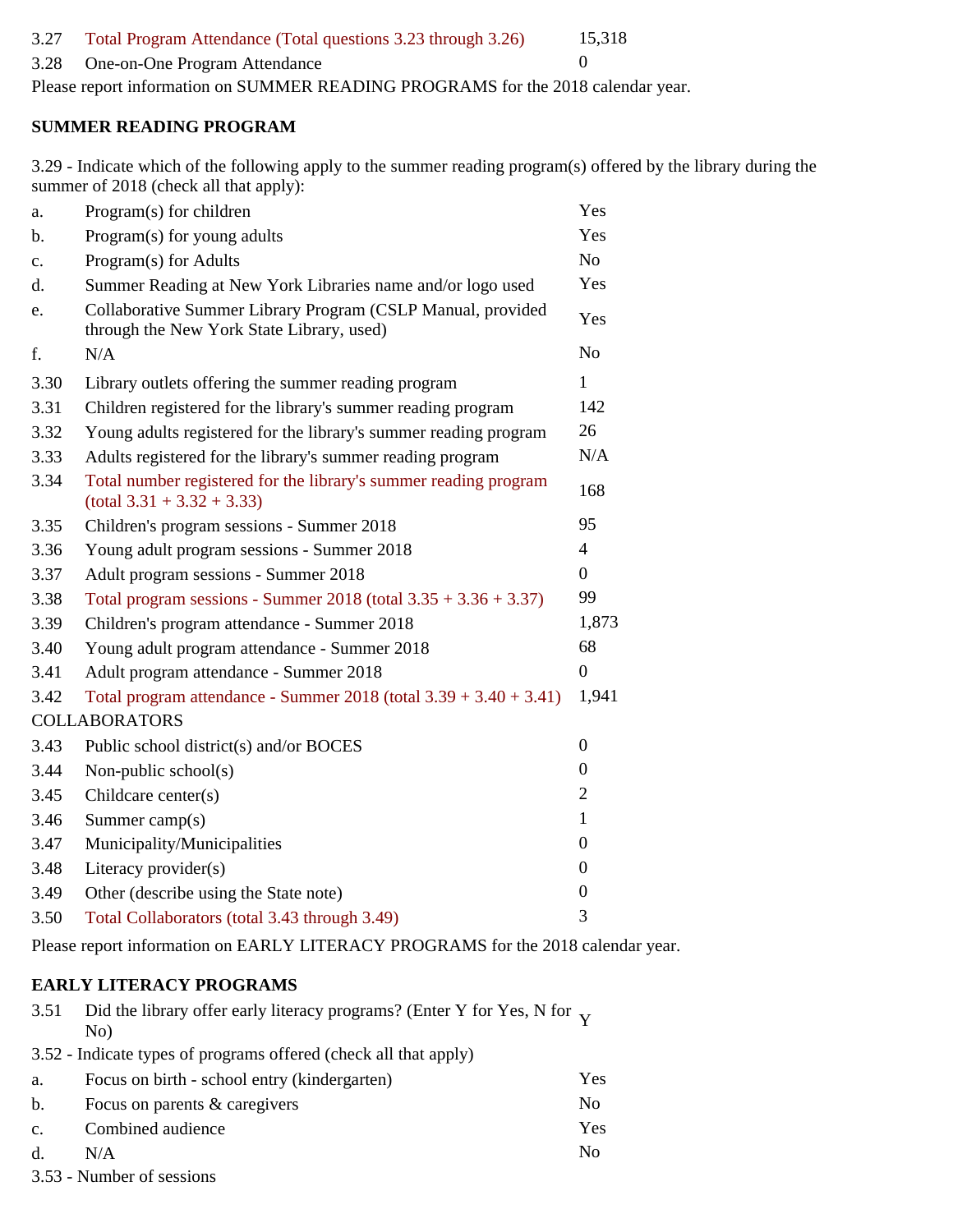| a.                                                                      | Focus on birth - school entry (kindergarten)     | 195              |
|-------------------------------------------------------------------------|--------------------------------------------------|------------------|
| b.                                                                      | Focus on parents & caregivers                    | $\mathbf{0}$     |
| $\mathbf{c}$ .                                                          | Combined audience                                | 103              |
| d.                                                                      | N/A                                              | N/A              |
| 3.54                                                                    | <b>Total Sessions</b>                            | 298              |
|                                                                         | 3.55 - Attendance at sessions                    |                  |
| a.                                                                      | Focus on birth - school entry (kindergarten)     | 3,406            |
| b.                                                                      | Focus on parents & caregivers                    | $\mathbf{0}$     |
| $\mathbf{c}$ .                                                          | Combined audience                                | 3,053            |
| d.                                                                      | N/A                                              | N/A              |
| 3.56                                                                    | <b>Total Attendance</b>                          | 6,459            |
|                                                                         | 3.57 - Collaborators (check all that apply):     |                  |
| a.                                                                      | Childcare center(s)                              | Yes              |
| b.                                                                      | Public School District(s) and/or BOCES           | Yes              |
| $\mathbf{c}$ .                                                          | Non-Public School(s)                             | Yes              |
| d.                                                                      | Health care providers/agencies                   | N <sub>o</sub>   |
| e.                                                                      | Other (describe using the State note)            | N <sub>o</sub>   |
| Please report information on ADULT LITERACY for the 2018 calendar year. |                                                  |                  |
|                                                                         | <b>ADULT LITERACY</b>                            |                  |
| 3.58                                                                    | Did the library offer adult literacy programs?   | N <sub>o</sub>   |
| 3.59                                                                    | Total group program sessions                     | $\overline{0}$   |
| 3.60                                                                    | Total one-on-one program sessions                | $\overline{0}$   |
| 3.61                                                                    | Total group program attendance                   | $\mathbf{0}$     |
| 3.62                                                                    | Total one-on-one program attendance              | $\boldsymbol{0}$ |
|                                                                         | 3.63 - Collaborators (check all that apply)      |                  |
| a.                                                                      | Literacy NY (Literacy Volunteers of America)     | N <sub>o</sub>   |
| b.                                                                      | Public School District(s) and/or BOCES           | N <sub>o</sub>   |
| $C_{\bullet}$                                                           | Non-Public Schools                               | N <sub>o</sub>   |
| d.                                                                      | Other (see instructions and describe using Note) | N <sub>o</sub>   |
|                                                                         |                                                  |                  |

Please report information on PROGRAMS FOR ENGLISH SPEAKERS OF OTHER LANGUAGES (ESOL) for the 2018 calendar year.

## **PROGRAMS FOR ENGLISH SPEAKERS OF OTHER LANGUAGES (ESOL)**

| 3.64 | Did the library offer programs for English Speakers of Other<br>Languages (ESOL)? (Enter Y for Yes, N for No) | Y                |
|------|---------------------------------------------------------------------------------------------------------------|------------------|
| 3.65 | Children's program sessions                                                                                   | 41               |
| 3.66 | Young adult program sessions                                                                                  | $\Omega$         |
| 3.67 | Adult program sessions                                                                                        | $\theta$         |
| 3.68 | Total program sessions (total $3.65 + 3.66 + 3.67$ )                                                          | 41               |
| 3.69 | One-on-one program sessions                                                                                   | $\Omega$         |
| 3.70 | Children's program attendance                                                                                 | 1,857            |
| 3.71 | Young adult program attendance                                                                                | $\Omega$         |
| 3.72 | Adult program attendance                                                                                      | $\Omega$         |
| 3.73 | Total program attendance (total $3.70 + 3.71 + 3.72$ )                                                        | 1,857            |
| 3.74 | One-on-one program attendance                                                                                 | $\boldsymbol{0}$ |
|      | 3.75 - Collaborators (check all that apply):                                                                  |                  |
| a.   | Literacy NY (Literacy Volunteers of America)                                                                  | N <sub>0</sub>   |
| b.   | Public School District(s) and/or BOCES                                                                        | N <sub>0</sub>   |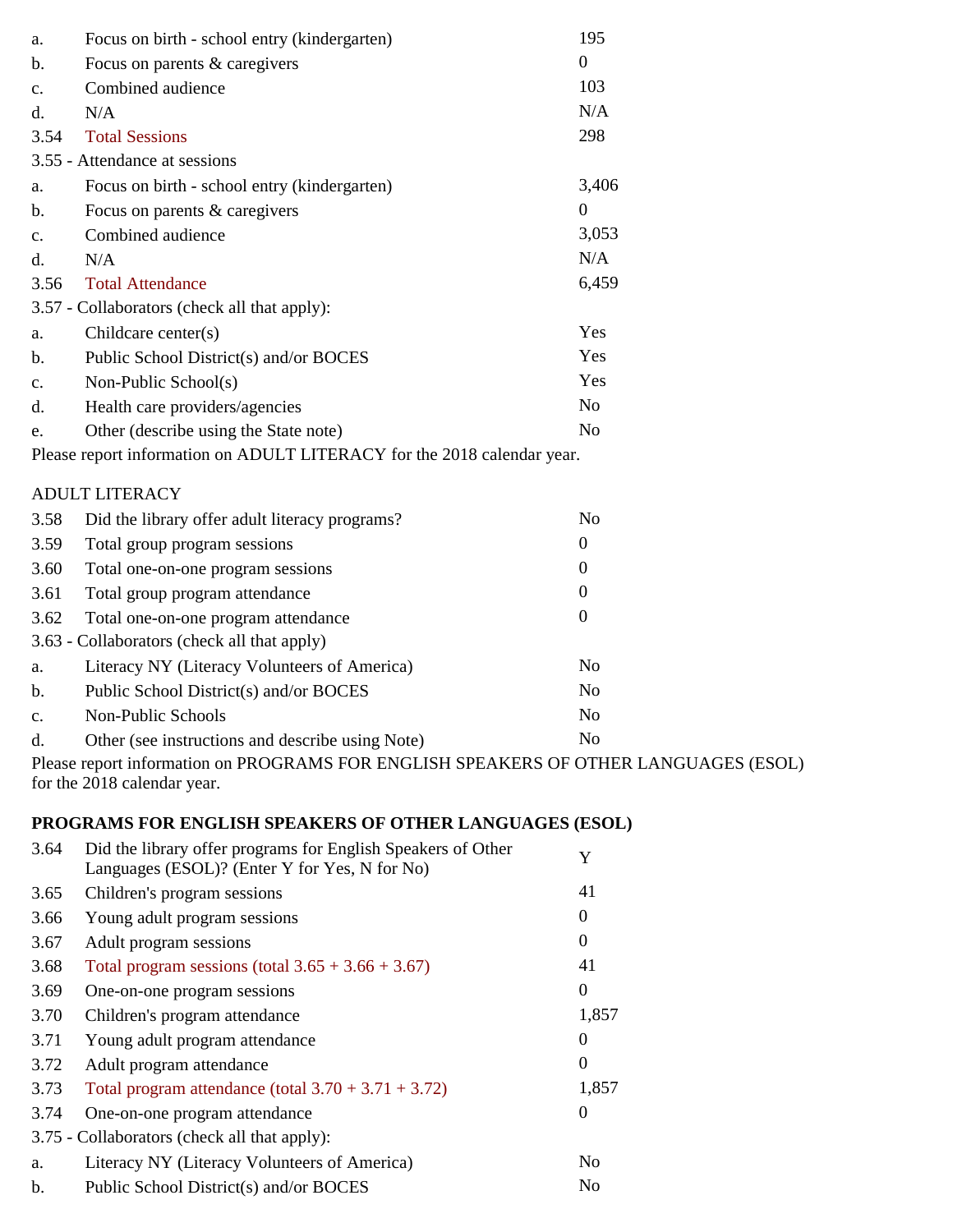| $\mathbf{c}$ .          | Non-Public School(s)                                                      | No             |
|-------------------------|---------------------------------------------------------------------------|----------------|
| d.                      | Other (describe using the Note)                                           | N <sub>0</sub> |
|                         | Please report information on DIGITAL LITERACY for the 2018 calendar year. |                |
| <b>DIGITAL LITERACY</b> |                                                                           |                |
| 3.76                    | Did the library offer digital literacy programs?                          | N              |
| 3.77                    | Total group program sessions                                              | $\theta$       |
| 3.78                    | Total one-on-one program sessions                                         |                |

| 3.10 | Total one-on-one program sessions   |  |
|------|-------------------------------------|--|
| 3.79 | Total group program attendance      |  |
| 3.80 | Total one-on-one program attendance |  |

# **4. LIBRARY TRANSACTIONS**

Report all transactions as of the end of the fiscal year reported in Part 1. (Please note: Internal Library usage is not considered part of circulation)

### **CATALOGED BOOK CIRCULATION**

| 4.1  | <b>Adult Fiction Books</b>                                                     | 26,558  |
|------|--------------------------------------------------------------------------------|---------|
| 4.2  | <b>Adult Non-fiction Books</b>                                                 | 18,789  |
| 4.3  | Total Adult Books (Total questions 4.1 & 4.2)                                  | 45,347  |
| 4.4  | <b>Children's Fiction Books</b>                                                | 32,609  |
| 4.5  | <b>Children's Non-fiction Books</b>                                            | 8,774   |
| 4.6  | Total Children's Books (Total questions 4.4 & 4.5)                             | 41,383  |
| 4.7  | Total Cataloged Book Circulation (Total question 4.3 & 4.6)                    | 86,730  |
|      | <b>CIRCULATION OF OTHER MATERIALS</b>                                          |         |
| 4.8  | <b>Circulation of Adult Other Materials</b>                                    | 20,157  |
| 4.9  | Circulation of Children's Other Materials                                      | 4,380   |
| 4.10 | Total Circulation of Other Materials (Total questions 4.8, 4.9)                | 24,537  |
| 4.11 | Physical Item Circulation (Total questions $4.7 \& 4.10$ )                     | 111,267 |
|      | <b>ELECTRONIC USE</b>                                                          |         |
| 4.12 | Use of Electronic Material                                                     | 9,069   |
| 4.13 | Successful Retrieval of Electronic Information                                 | 6,061   |
| 4.14 | Electronic Content Use (Total questions $4.12 \& 4.13$ )                       | 15,130  |
| 4.15 | Total Circulation of Materials (Total questions 4.11 & 4.12)                   | 120,336 |
| 4.16 | Total Collection Use (Total questions 4.13 & 4.15)                             | 126,397 |
| 4.17 | Grand Total Circulation of Children's Materials (Total questions 4.6<br>& 4.9) | 45,763  |
|      | <b>REFERENCE TRANSACTIONS</b>                                                  |         |
| 4.18 | <b>Total Reference Transactions</b>                                            | 16,027  |
| 4.19 | Does the library offer virtual reference?                                      | Y       |
|      | <b>INTERLIBRARY LOAN - MATERIALS RECEIVED (BORROWED)</b>                       |         |
| 4.20 | TOTAL MATERIALS RECEIVED                                                       | 23,621  |
|      | <b>INTERLIBRARY LOAN - MATERIALS PROVIDED (LOANED)</b>                         |         |
| 4.21 | <b>TOTAL MATERIALS PROVIDED</b>                                                | 21,568  |
|      |                                                                                |         |

# **5. TECHNOLOGY AND TELECOMMUNICATIONS**

Report all information as of December 31, 2018.

### **SYSTEMS AND SERVICES**

5.1 Automated circulation system? Y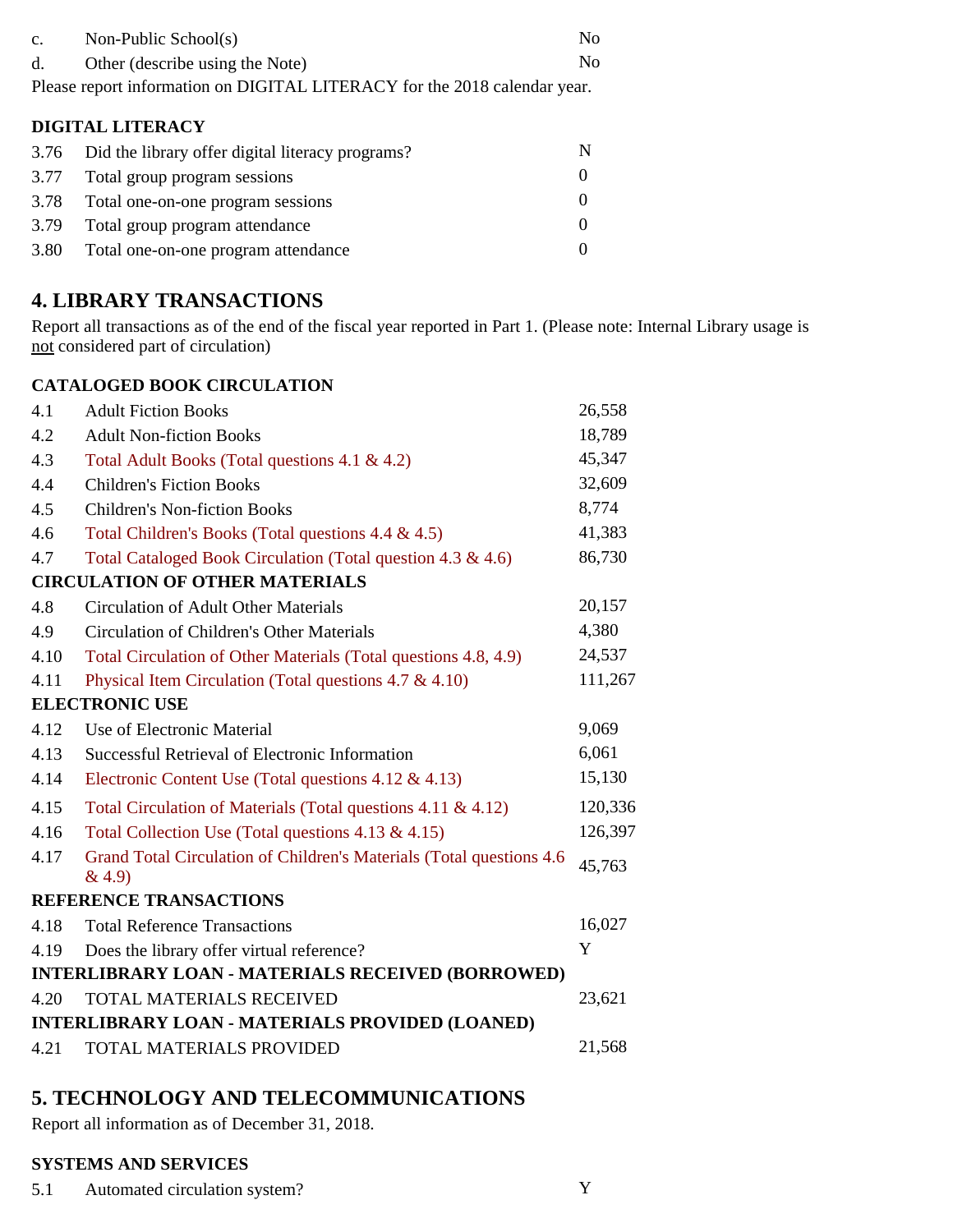| 5.2  | Online public access catalog (OPAC)?                                                     | Y                          |
|------|------------------------------------------------------------------------------------------|----------------------------|
| 5.3  | Electronic access to the OPAC from outside the library?                                  | Y                          |
| 5.4  | Annual number of visits to the library's web site                                        | 50,904                     |
| 5.5  | Does the library use Internet filtering software on any computer?                        | Y                          |
| 5.6  | Does your library use social media?                                                      | Y                          |
| 5.7  | Does the library file for E-rate benefits?                                               | Y                          |
| 5.8  | Is the library part of a consortium for E-rate benefits?                                 | Y                          |
| 5.9  | If yes, in which consortium are you participating?                                       | Westchester Library System |
| 5.10 | Name of the person responsible for the library's Information<br>Technology (IT) services | Jesse Bourdon              |
| 5.11 | IT contact's telephone number (enter 10 digits only and hit the Tab<br>key)              | $(914) 862 - 1023$         |
| 5.12 | IT contact's email address                                                               | jbourdon@wlsmail.org       |

# **6. STAFF INFORMATION**

Note: Report figures as of the last day of the fiscal year reported in Part 1. Include the FTE for all positions funded in the library's budget whether those positions are filled or not. This report requires conversion of part-time hours to full-time equivalents (FTE). To compute the FTE of employees in any category, take the total number of hours worked per week for all budgeted positions in that category and divide that total by the number of hours per week the library considers to be full-time. Report the FTE to two decimal places.

### **FTE (FULL-TIME EQUIVALENT CALCULATION)**

| 6.1  | The number of hours per workweek used to compute FTE for all<br>paid library personnel in this section. | 35               |
|------|---------------------------------------------------------------------------------------------------------|------------------|
|      | <b>BUDGETED POSITIONS IN FULL-TIME EQUIVALENTS</b>                                                      |                  |
| 6.2  | Library Director (certified)                                                                            | 1                |
| 6.3  | Vacant Library Director (certified)                                                                     | $\overline{0}$   |
| 6.4  | Librarian (certified)                                                                                   | 3.6              |
| 6.5  | Vacant Librarian (certified)                                                                            | $\mathbf{0}$     |
| 6.6  | Library Manager (not certified)                                                                         | $\Omega$         |
| 6.7  | Vacant Library Manager (not certified)                                                                  | $\theta$         |
| 6.8  | Library Specialist/Paraprofessional (not certified)                                                     |                  |
| 6.9  | Vacant Library Specialist/Paraprofessional (not certified)                                              | $\overline{0}$   |
| 6.10 | Other Staff                                                                                             | 8.5              |
| 6.11 | Vacant Other Staff                                                                                      | $\mathbf{0}$     |
| 6.12 | TOTAL PAID STAFF (Total questions 6.2, 6.4, 6.6, 6.8 & 6.10)                                            | 14.10            |
| 6.13 | VACANT TOTAL PAID STAFF (Total questions 6.3, 6.5, 6.7, 6.9<br>& 6.11)                                  | 0.00             |
|      | <b>SALARY INFORMATION</b>                                                                               |                  |
| 6.14 | FTE - Entry Level Librarian (certified)                                                                 | 1                |
| 6.15 | Salary - Entry Level Librarian (certified)                                                              | \$46,000         |
| 6.16 | FTE - Library Director (certified)                                                                      |                  |
| 6.17 | Salary - Library Director (certified)                                                                   | \$78,000         |
| 6.18 | FTE - Library Manager (not certified)                                                                   | $\boldsymbol{0}$ |
| 6.19 | Salary - Library Manager (not certified)                                                                | \$0              |

# **7. MINIMUM PUBLIC LIBRARY STANDARDS**

Report all information as of December 31, 2018. Please click here to read general instructions before completing this section.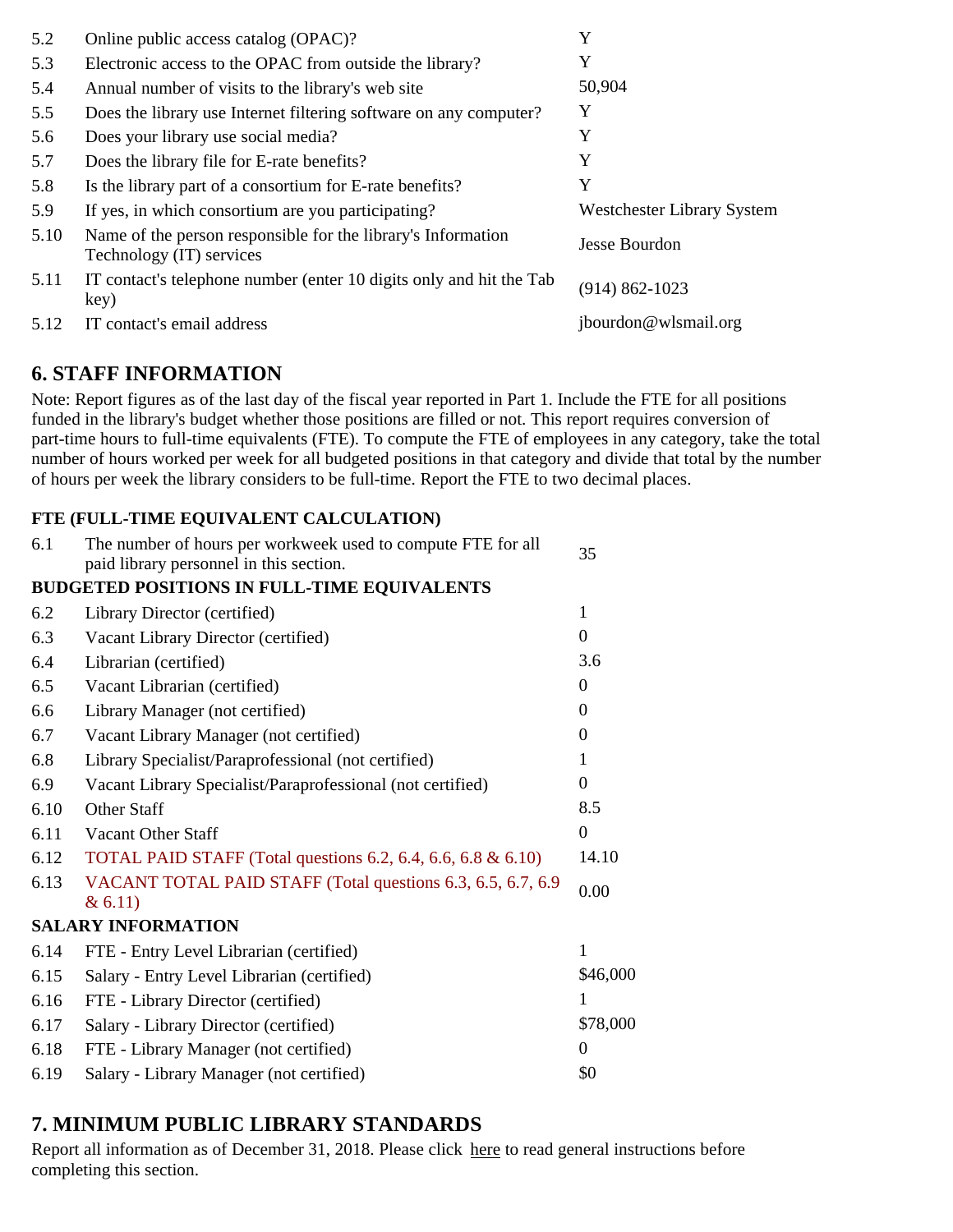| 7.1  | 1. Is governed by board-approved written bylaws which outline the<br>responsibilities and procedures of the library board of trustees.                                                                          | Y            |
|------|-----------------------------------------------------------------------------------------------------------------------------------------------------------------------------------------------------------------|--------------|
| 7.2  | 2. Has a board-approved written long range plan of service.                                                                                                                                                     | Y            |
| 7.3  | 3. Presents a board-approved annual report to the community on the<br>library's progress in meeting its goals and objectives.                                                                                   | Y            |
| 7.4  | 4. Has board-approved written policies for the operation of the<br>library.                                                                                                                                     | Y            |
| 7.5  | 5. Presents annually to appropriate funding agencies a written<br>board-approved budget which would enable the library to meet or<br>exceed these standards and to carry out its long-range plan of<br>service. | Y            |
| 7.6  | 6. Periodically evaluates the effectiveness of the library's collection<br>and services in meeting community needs.                                                                                             | Y            |
| 7.7  | 7. Is open the minimum standard number of public service hours for<br>population served. (see instructions)                                                                                                     | $\mathbf{V}$ |
|      | 8. Maintains a facility to meet community needs, including adequate:                                                                                                                                            |              |
| 7.8  | 8a. space                                                                                                                                                                                                       | Y            |
| 7.9  | 8b. lighting                                                                                                                                                                                                    | Y            |
| 7.10 | 8c. shelving                                                                                                                                                                                                    | Y            |
| 7.11 | 8d. seating                                                                                                                                                                                                     | Y            |
| 7.12 | 8e. restroom (see instructions)                                                                                                                                                                                 | Y            |

9. Provides equipment and connections to meet community needs and provide access to other library catalogs and other electronic information, including but not limited to the following:

| 7.13 | 9a. telephone                                                                                                                                    | Y        |
|------|--------------------------------------------------------------------------------------------------------------------------------------------------|----------|
| 7.14 | 9b. photocopier (see instructions)                                                                                                               | Y        |
| 7.15 | 9c. microcomputer or terminal                                                                                                                    | Y        |
| 7.16 | 9d. printer                                                                                                                                      | Y        |
| 7.17 | 9e. Fax capability (see instructions)                                                                                                            | Y        |
| 7.18 | 10. Distributes board-approved printed information listing the<br>library's hours open, borrowing rules, services, location and phone<br>number. | Y        |
| 7.19 | 11. Employs a paid director in accordance with the provisions of<br>Commissioner's Regulation 90.8.                                              | $\bf{V}$ |

## **8. PUBLIC SERVICE INFORMATION**

Report all information as of the end of the fiscal year reported in Part 1. Please click here to read general instructions before completing this section.

PUBLIC SERVICE OUTLETS - Libraries reporting main libraries, branches and bookmobiles should complete Service Outlets Information in Part 9.

| 8.1 | Main Library                                                                   |                  |
|-----|--------------------------------------------------------------------------------|------------------|
| 8.2 | <b>Branches</b>                                                                | $\boldsymbol{0}$ |
| 8.3 | <b>Bookmobiles</b>                                                             | $\boldsymbol{0}$ |
| 8.4 | <b>Other Outlets</b>                                                           | 0                |
| 8.5 | TOTAL PUBLIC SERVICE OUTLETS (Total questions 8.1 - 8.4)                       | -1               |
|     | PUBLIC SERVICE HOURS - Report hours to two decimal places.                     |                  |
| 8.6 | Minimum Weekly Total Hours - Main Library                                      | 52.00            |
| 8.7 | Minimum Weekly Total Hours - Branch Libraries                                  | 0.00             |
| 8.8 | Minimum Weekly Total Hours - Bookmobiles                                       | 0.00             |
| 8.9 | Minimum Weekly Total Hours - Total Hours Open (Total questions)<br>$8.6 - 8.8$ | 52.00            |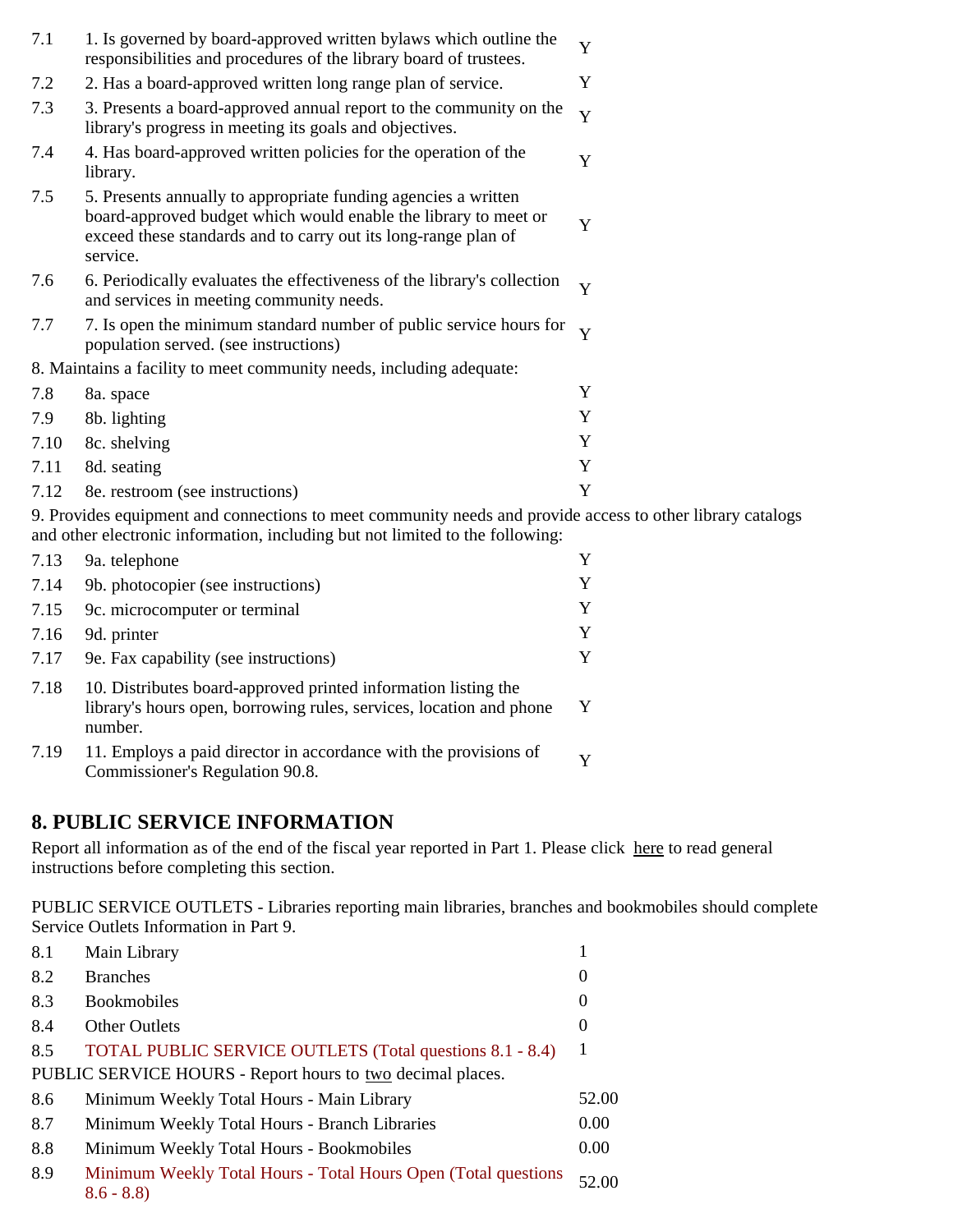|      | 8.10 Annual Total Hours - Main Library                                          | 2,880.00 |
|------|---------------------------------------------------------------------------------|----------|
| 8.11 | <b>Annual Total Hours - Branch Libraries</b>                                    | 0.00     |
|      | 8.12 Annual Total Hours - Bookmobiles                                           | 0.00     |
| 8.13 | Annual Hours Open - Total Hours Open (Total questions 8.10)<br>through $8.12$ ) | 2,880.00 |

## **9. SERVICE OUTLET INFORMATION**

Report all information as of the end of the fiscal year reported in Part 1. Please click here to read general instructions before completing this section.

NOTE: Libraries reporting Public Service Outlets in questions 8.1, 8.2 and 8.3 of Part 8 are required to complete this part of the Annual Report. Use this section to enter outlet information on main libraries, branches or bookmobiles. Complete one record for *each* main library, branch or bookmobile.

If you have multiple libraries, you may 1) enter the data for the Service Outlet Information section directly into the survey as usual or 2) send Baker and Taylor the data for this section to be uploaded into Collect. If you choose to send your data for uploading, you must enter the data into the spreadsheet form available in the survey by clicking here

| 1.  | <b>Outlet Name</b>                                                                                                        | Croton Free Library        |
|-----|---------------------------------------------------------------------------------------------------------------------------|----------------------------|
| 2.  | <b>Outlet Name Status</b>                                                                                                 | 00 (for no change)         |
| 3.  | <b>Street Address</b>                                                                                                     | 171 Cleveland Drive        |
| 4.  | <b>Outlet Street Address Status</b>                                                                                       | 00 (for no change)         |
| 5.  | City                                                                                                                      | Croton-on-Hudson           |
| 6.  | Zip Code                                                                                                                  | 10520                      |
| 7.  | Phone (enter 10 digits only)                                                                                              | $(914)$ 271-6612           |
| 8.  | Fax Number (enter 10 digits only)                                                                                         | $(914)$ 271-0931           |
| 9.  | E-mail Address                                                                                                            | jbourdon@wlsmail.org       |
| 10. | <b>Outlet URL</b>                                                                                                         | www.crotonfreelibrary.org  |
| 11. | County                                                                                                                    | Westchester                |
| 12. | <b>School District</b>                                                                                                    | Croton-Harmon              |
| 13. | <b>Library System</b>                                                                                                     | Westchester Library System |
| 14. | Outlet Type Code (select one):                                                                                            | CE                         |
| 15. | Public Service Hours Per Year for This Outlet                                                                             | 2,880                      |
| 16. | Number of Weeks This Outlet is Open                                                                                       | 52                         |
| 17. | Does this outlet have meeting space available for public use<br>(non-library sponsored programs, meetings and/or events)? | $\mathbf Y$                |
| 18. | Is the meeting space available for public use even when the outlet is<br>closed?                                          | $\mathbf N$                |
| 19. | Total number of non-library sponsored programs, meetings and/or<br>events at this outlet                                  | 138                        |
| 20. | Enter the appropriate outlet code (select one):                                                                           | LO                         |
| 21. | Who owns this outlet building?                                                                                            | Library Board              |
| 22. | Who owns the land on which this outlet is built?                                                                          | Library Board              |
| 23. | Indicate the year this outlet was initially constructed                                                                   | 1965                       |
| 24. | Indicate the year this outlet underwent a major renovation costing<br>\$25,000 or more                                    | 2014                       |
| 25. | Square footage of the outlet                                                                                              | 12,500                     |
| 26. | Number of internet computers at this outlet used by general public                                                        | $\tau$                     |
| 27. | Number of uses (sessions) of public Internet computers per year                                                           | 6,276                      |
| 28. | Type of connection on the outlet's public Internet computers                                                              | Fiber                      |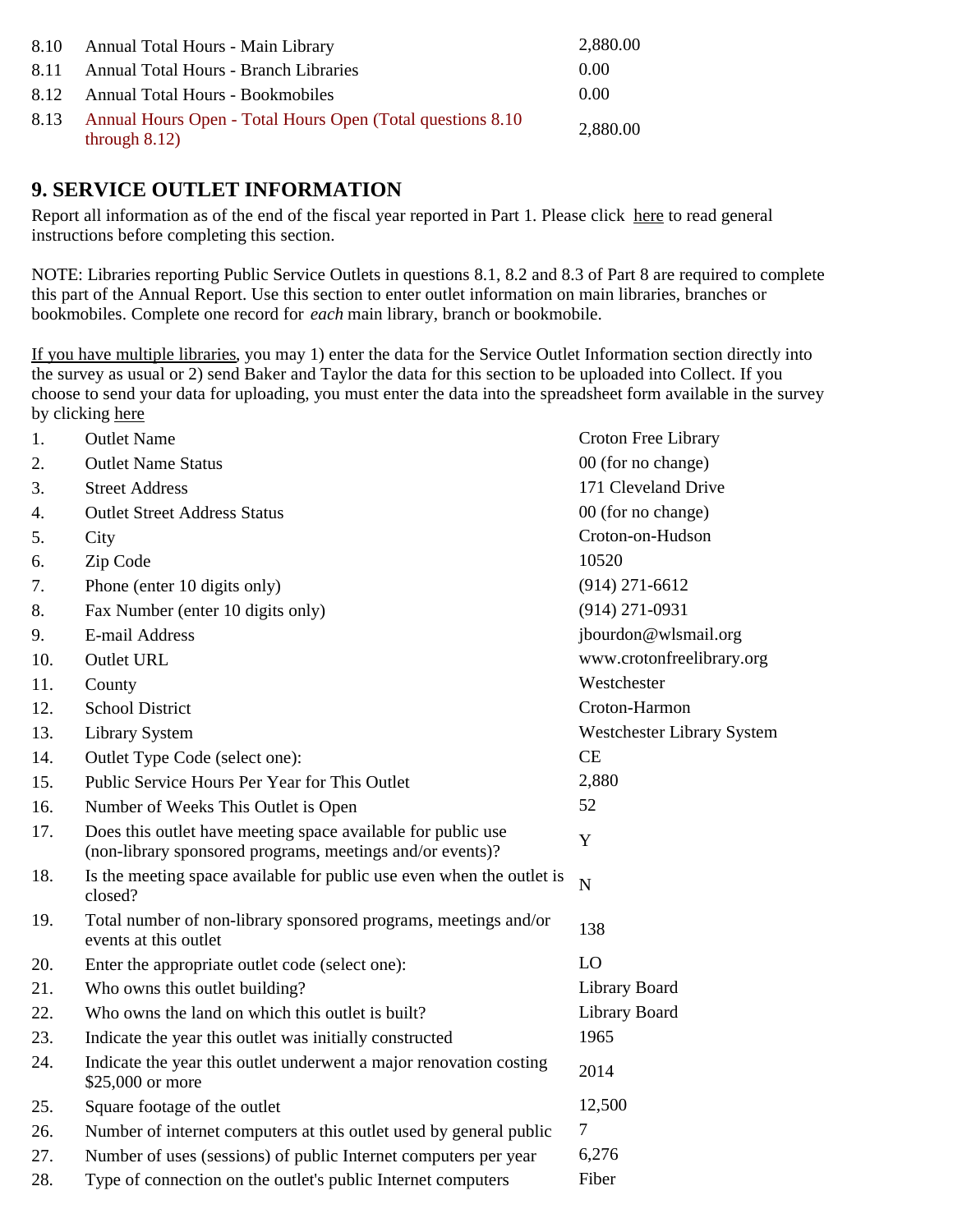| 29. | Maximum download speed of connection on the outlet's public<br>Internet computers                      | 10 Greater than or equal to 50<br>mbps and less than 100 mbps |
|-----|--------------------------------------------------------------------------------------------------------|---------------------------------------------------------------|
| 30. | Maximum upload speed of connection on the outlet's public Internet<br>computers                        | 10 Greater than or equal to 50<br>mbps and less than 100 mbps |
| 31. | <b>Internet Provider</b>                                                                               | Cablevision/Optimum                                           |
| 32. | WiFi Access                                                                                            | No restrictions to access                                     |
| 33. | Number of wireless sessions provided by the library wireless service<br>per year                       | 12,965                                                        |
| 34. | Does the outlet have interactive videoconferencing capability for<br>public use?                       | N                                                             |
| 35. | Does the outlet have a building entrance that is physically accessible<br>to a person in a wheelchair? | Y                                                             |
| 36. | Is every public part of the outlet accessible to a person in a<br>wheelchair?                          | Y                                                             |
| 37. | Does your outlet have a Makerspace?                                                                    | Y                                                             |
| 38. | <b>LIBID</b>                                                                                           | 8800661650                                                    |
| 39. | <b>FSCSID</b>                                                                                          | NY0732                                                        |
| 40. | Number of Bookmobiles in the Bookmobile Outlet Record                                                  | $\mathbf{0}$                                                  |
| 41. | <b>Outlet Structure Status</b>                                                                         | 00 (for no change from previous<br>year)                      |

## **10. OFFICERS AND TRUSTEES**

Report information about trustee meetings as of December 31, 2018. All public and association libraries are required by Education Law to hold at least four meetings a year.

### **BOARD MEETINGS**

| 10.1 | Total number of board meetings held during calendar year (January<br>1, 2018 to December 31, 2018)                                        | 10                                                                         |
|------|-------------------------------------------------------------------------------------------------------------------------------------------|----------------------------------------------------------------------------|
|      | <b>NUMBER OF TRUSTEES AND TERMS</b>                                                                                                       |                                                                            |
| 10.2 | Does your library have a range of trustees stated in the library's<br>charter documents (incorporation)?                                  | N <sub>0</sub>                                                             |
| 10.3 | If yes, what is the range?                                                                                                                | N/A                                                                        |
| 10.4 | If your library has a range, how many voting positions are stated in<br>the library's current by-laws?                                    | N/A                                                                        |
| 10.5 | If your library does not have a range, how many voting positions are $\tau$<br>stated in the library's charter documents (incorporation)? |                                                                            |
| 10.6 | Does your library's charter documents (incorporation) state a<br>specified term for trustees? If no, please explain in a Note.            | Yes                                                                        |
| 10.7 | If yes, what is the trustee term length, as stated in your library's<br>charter documents (incorporation)?                                | 5 years                                                                    |
|      | <b>BOARD MEMBER SELECTION</b>                                                                                                             |                                                                            |
| 10.8 | Enter Board Member Selection Code (select one):                                                                                           | EA - board members are elected<br>by the library association<br>membership |

List Officers and Board Members as of February 1, 2019. Complete one record for each board member. There must be a record for each voting position, whether filled or vacant. Do not include non-voting positions.

### BOARD PRESIDENT

| 10.9 | Title (drop-down): Mr., Mrs., Ms., Miss, Dr., The Honorable, The<br>Reverend, Other (specify using the Note), or Vacant | Ms.    |
|------|-------------------------------------------------------------------------------------------------------------------------|--------|
|      | 10.10 First Name                                                                                                        | Leslie |
|      | 10.11 Last Name                                                                                                         | Ellis  |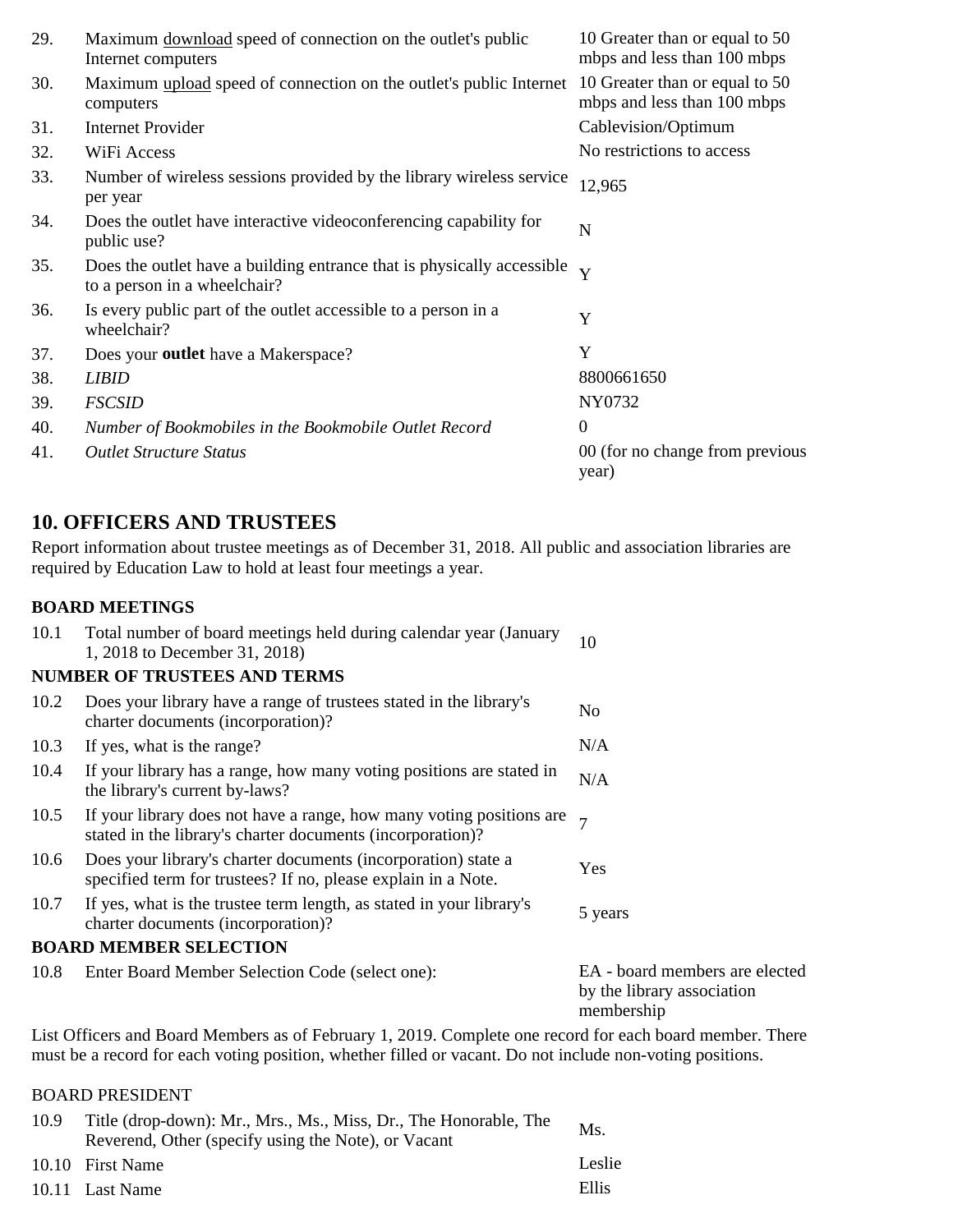|            | 10.12 Mailing Address                                                                                                                                                                | 39 Sunset Drive      |
|------------|--------------------------------------------------------------------------------------------------------------------------------------------------------------------------------------|----------------------|
| 10.13 City |                                                                                                                                                                                      | Croton-on-Hudson     |
|            | 10.14 Zip Code (5 digits only)                                                                                                                                                       | 10520                |
|            | 10.15 Phone (enter 10 digits only)                                                                                                                                                   | $(914)$ 271-6869     |
|            | 10.16 E-mail Address                                                                                                                                                                 | Leslie.Ellis@esc.edu |
|            | 10.17 Term Begins - Month                                                                                                                                                            | May                  |
|            | 10.18 Term Begins - Year (yyyy)                                                                                                                                                      | 2014                 |
| 10.19      | Term Expires - Month                                                                                                                                                                 | April                |
| 10.20      | Term Expires - Year (yyyy)                                                                                                                                                           | 2019                 |
| 10.21      | Is this trustee serving a full term? If No, add a Note (for example,<br>this trustee was appointed to complete the remainder of a term of a<br>trustee who resigned their position). | Yes                  |
| 10.22      | The date the Oath of Office was taken (mm/dd/yyyy)                                                                                                                                   | N/A                  |
| 10.23      | The date the Oath of Office was filed with town or county clerk<br>(mm/dd/yyyy)                                                                                                      | N/A                  |
|            | 10.24 Is this a brand new trustee?                                                                                                                                                   | N                    |

You may 1) enter the data for the Officers and Board Members directly into the survey as usual or 2) send Baker and Taylor the data for this section to be uploaded into Collect (but do not include the Board President $\hat{a} \in \hat{a}$ this information should still be entered directly into the survey). If you choose to send your data for uploading, you must enter the data into the spreadsheet form available here. Complete this form and email it to bibliostat@btol.com.

| 1.  | Title of Board Member (select one):                                                                                                                                                  | Ms.                      |
|-----|--------------------------------------------------------------------------------------------------------------------------------------------------------------------------------------|--------------------------|
| 2.  | <b>First Name of Board Member</b>                                                                                                                                                    | Marianne                 |
| 3.  | Last Name of Board Member                                                                                                                                                            | Merola                   |
| 4.  | <b>Mailing Address</b>                                                                                                                                                               | 41 Irving Ave            |
| 5.  | City                                                                                                                                                                                 | Croton-on-Hudson         |
| 6.  | Zip Code (5 digits only)                                                                                                                                                             | 10520                    |
| 7.  | E-mail address                                                                                                                                                                       | mmerola@bromasite.com    |
| 8.  | Office Held or Trustee                                                                                                                                                               | Vice President           |
| 9.  | Term Begins - Month                                                                                                                                                                  | May                      |
| 10. | Term Begins - Year (year)                                                                                                                                                            | 2017                     |
| 11. | <b>Term Expires</b>                                                                                                                                                                  | April                    |
| 12. | Term Expires - Year (yyyy)                                                                                                                                                           | 2022                     |
| 13. | Is this trustee serving a full term? If No, add a Note (for example,<br>this trustee was appointed to complete the remainder of a term of a<br>trustee who resigned their position). | Yes                      |
| 14. | The date the Oath of Office (mm/dd/yyyy) was taken                                                                                                                                   | N/A                      |
| 15. | The date the Oath of Office was filed with town or county clerk<br>(mm/dd/yyyy)                                                                                                      | N/A                      |
| 16. | Is this a brand new trustee?                                                                                                                                                         | N                        |
| 1.  | Title of Board Member (select one):                                                                                                                                                  | Mr.                      |
| 2.  | <b>First Name of Board Member</b>                                                                                                                                                    | Sid                      |
| 3.  | Last Name of Board Member                                                                                                                                                            | Franks                   |
| 4.  | <b>Mailing Address</b>                                                                                                                                                               | 90 Mt. Airy Road South   |
| 5.  | City                                                                                                                                                                                 | Croton-on-Hudson         |
| 6.  | Zip Code (5 digits only)                                                                                                                                                             | 10520                    |
| 7.  | E-mail address                                                                                                                                                                       | sidfranks@gmail.com      |
| 8.  | Office Held or Trustee                                                                                                                                                               | <b>Financial Officer</b> |
| 9.  | Term Begins - Month                                                                                                                                                                  | May                      |
| 10. | Term Begins - Year (year)                                                                                                                                                            | 2017                     |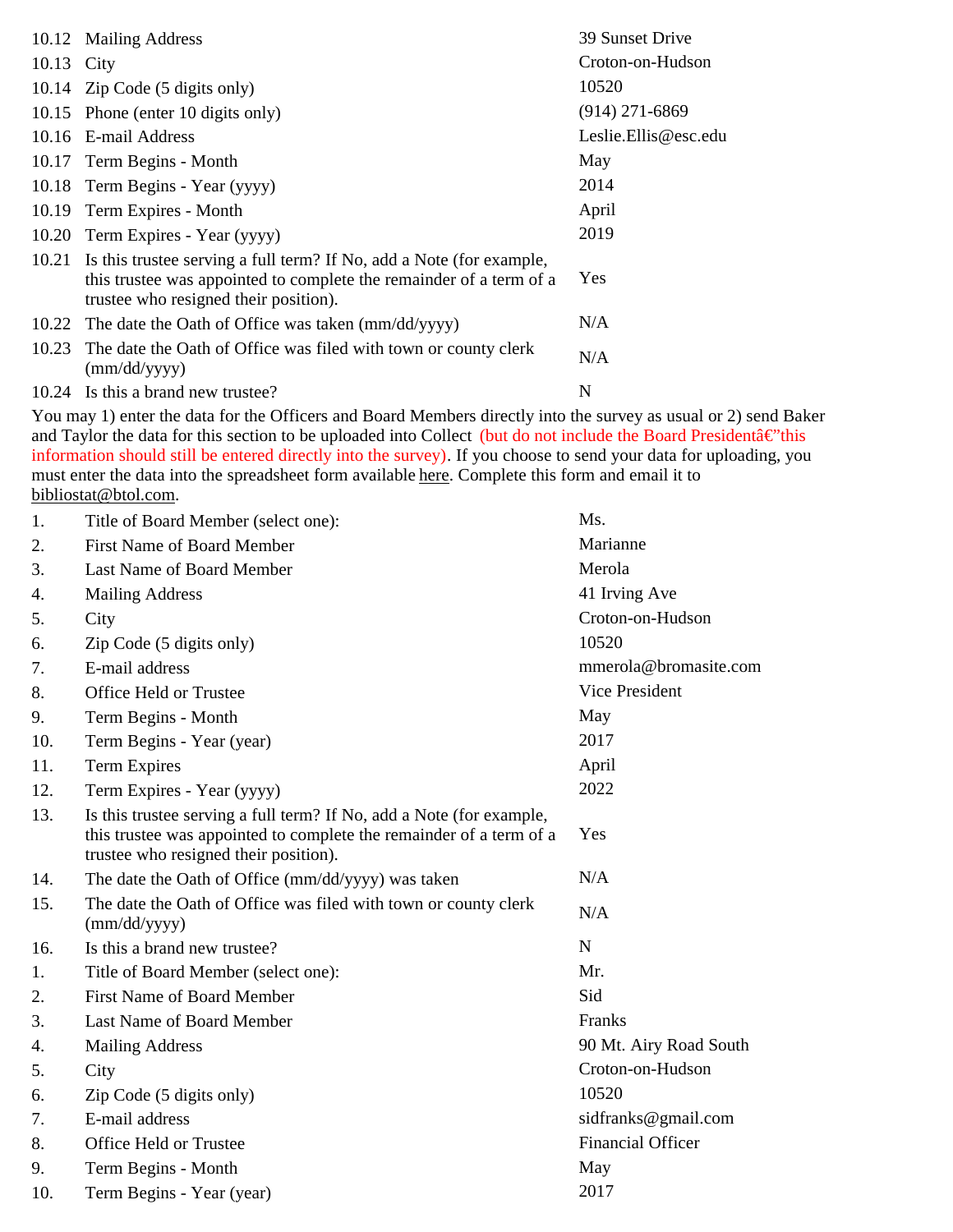| 11. | Term Expires                                                                                                                                                                         | April              |
|-----|--------------------------------------------------------------------------------------------------------------------------------------------------------------------------------------|--------------------|
| 12. | Term Expires - Year (yyyy)                                                                                                                                                           | 2022               |
| 13. | Is this trustee serving a full term? If No, add a Note (for example,<br>this trustee was appointed to complete the remainder of a term of a<br>trustee who resigned their position). | Yes                |
| 14. | The date the Oath of Office (mm/dd/yyyy) was taken                                                                                                                                   | N/A                |
| 15. | The date the Oath of Office was filed with town or county clerk<br>(mm/dd/yyyy)                                                                                                      | N/A                |
| 16. | Is this a brand new trustee?                                                                                                                                                         | N                  |
| 1.  | Title of Board Member (select one):                                                                                                                                                  | Ms.                |
| 2.  | <b>First Name of Board Member</b>                                                                                                                                                    | Adora              |
| 3.  | Last Name of Board Member                                                                                                                                                            | Lam                |
| 4.  | <b>Mailing Address</b>                                                                                                                                                               | 1 O'Reilly Court   |
| 5.  | City                                                                                                                                                                                 | Croton-on-Hudson   |
| 6.  | Zip Code (5 digits only)                                                                                                                                                             | 10520              |
| 7.  | E-mail address                                                                                                                                                                       | Adorabyf@yahoo.com |
| 8.  | Office Held or Trustee                                                                                                                                                               | Secretary          |
| 9.  | Term Begins - Month                                                                                                                                                                  | June               |
| 10. | Term Begins - Year (year)                                                                                                                                                            | 2017               |
| 11. | <b>Term Expires</b>                                                                                                                                                                  | April              |
| 12. | Term Expires - Year (yyyy)                                                                                                                                                           | 2020               |
| 13. | Is this trustee serving a full term? If No, add a Note (for example,<br>this trustee was appointed to complete the remainder of a term of a<br>trustee who resigned their position). | No                 |
| 14. | The date the Oath of Office (mm/dd/yyyy) was taken                                                                                                                                   | N/A                |
| 15. | The date the Oath of Office was filed with town or county clerk<br>(mm/dd/yyyy)                                                                                                      | N/A                |
| 16. | Is this a brand new trustee?                                                                                                                                                         | N                  |
| 1.  | Title of Board Member (select one):                                                                                                                                                  | Ms.                |
| 2.  | <b>First Name of Board Member</b>                                                                                                                                                    | Susan              |
| 3.  | Last Name of Board Member                                                                                                                                                            | Ranis              |
| 4.  | <b>Mailing Address</b>                                                                                                                                                               | 32 Riverview Trail |
| 5.  | City                                                                                                                                                                                 | Croton-on-Hudson   |
| 6.  | Zip Code (5 digits only)                                                                                                                                                             | 10520              |
| 7.  | E-mail address                                                                                                                                                                       | ranis510@gmail.com |
| 8.  | Office Held or Trustee                                                                                                                                                               | Trustee            |
| 9.  | Term Begins - Month                                                                                                                                                                  | April              |
| 10. | Term Begins - Year (year)                                                                                                                                                            | 2018               |
| 11. | <b>Term Expires</b>                                                                                                                                                                  | April              |
| 12. | Term Expires - Year (yyyy)                                                                                                                                                           | 2019               |
| 13. | Is this trustee serving a full term? If No, add a Note (for example,<br>this trustee was appointed to complete the remainder of a term of a<br>trustee who resigned their position). | N <sub>o</sub>     |
| 14. | The date the Oath of Office (mm/dd/yyyy) was taken                                                                                                                                   | N/A                |
| 15. | The date the Oath of Office was filed with town or county clerk<br>(mm/dd/yyyy)                                                                                                      | N/A                |
| 16. | Is this a brand new trustee?                                                                                                                                                         | Y                  |
| 1.  | Title of Board Member (select one):                                                                                                                                                  | Ms.                |
| 2.  | First Name of Board Member                                                                                                                                                           | Sharyse            |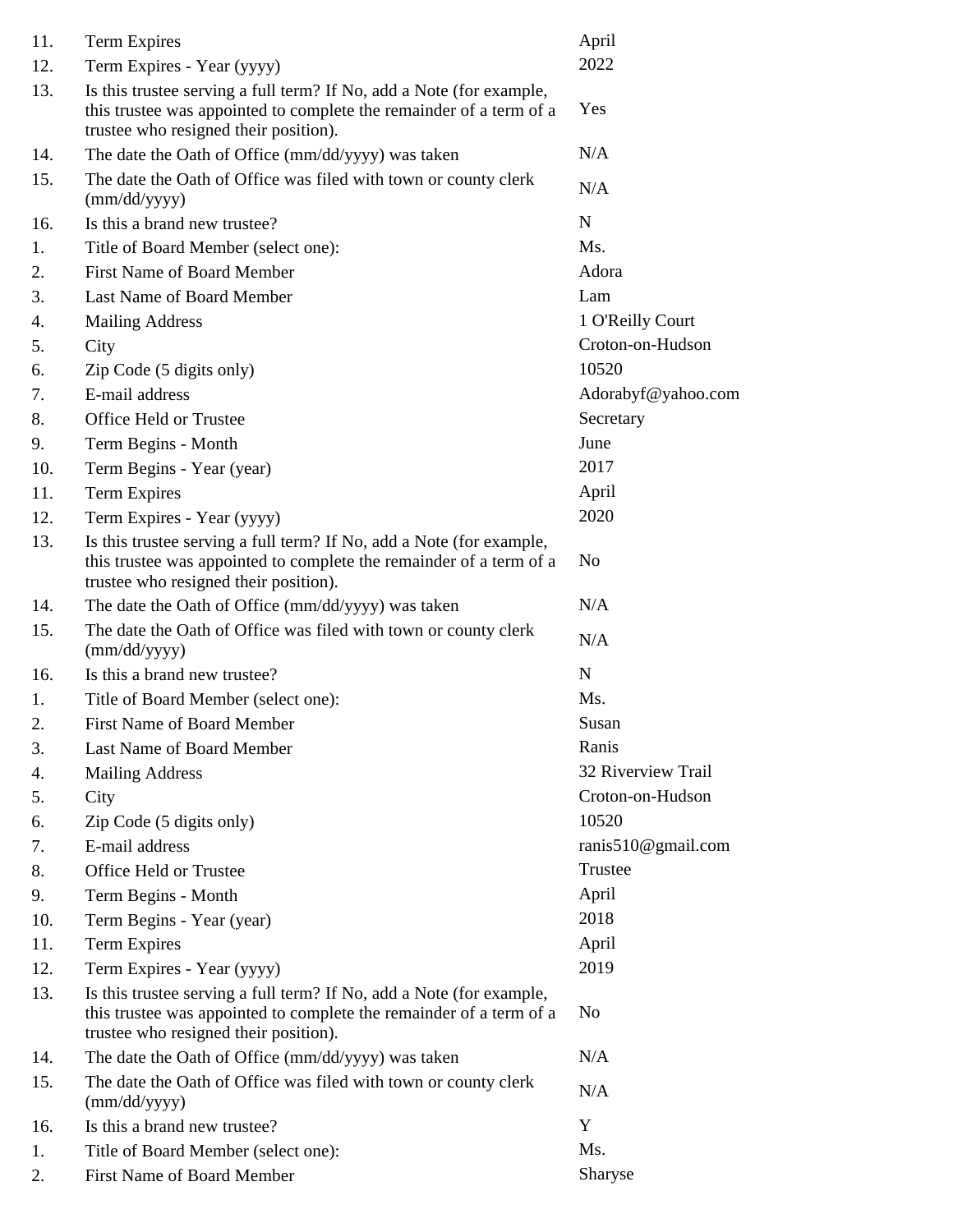| 3.  | Last Name of Board Member                                                                                                                                                            | Eisinger                 |
|-----|--------------------------------------------------------------------------------------------------------------------------------------------------------------------------------------|--------------------------|
| 4.  | <b>Mailing Address</b>                                                                                                                                                               | 210 Cleveland Drive      |
| 5.  | City                                                                                                                                                                                 | Croton-on-Hudson         |
| 6.  | Zip Code (5 digits only)                                                                                                                                                             | 10520                    |
| 7.  | E-mail address                                                                                                                                                                       | sharyse721@yahoo.com     |
| 8.  | Office Held or Trustee                                                                                                                                                               | Trustee                  |
| 9.  | Term Begins - Month                                                                                                                                                                  | May                      |
| 10. | Term Begins - Year (year)                                                                                                                                                            | 2015                     |
| 11. | <b>Term Expires</b>                                                                                                                                                                  | April                    |
| 12. | Term Expires - Year (yyyy)                                                                                                                                                           | 2020                     |
| 13. | Is this trustee serving a full term? If No, add a Note (for example,<br>this trustee was appointed to complete the remainder of a term of a<br>trustee who resigned their position). | Yes                      |
| 14. | The date the Oath of Office (mm/dd/yyyy) was taken                                                                                                                                   | N/A                      |
| 15. | The date the Oath of Office was filed with town or county clerk<br>(mm/dd/yyyy)                                                                                                      | N/A                      |
| 16. | Is this a brand new trustee?                                                                                                                                                         | N                        |
| 1.  | Title of Board Member (select one):                                                                                                                                                  | Ms.                      |
| 2.  | <b>First Name of Board Member</b>                                                                                                                                                    | Mary                     |
| 3.  | Last Name of Board Member                                                                                                                                                            | McFerran                 |
| 4.  | <b>Mailing Address</b>                                                                                                                                                               | 78 Lexington Drive       |
| 5.  | City                                                                                                                                                                                 | Croton-on-Hudson         |
| 6.  | Zip Code (5 digits only)                                                                                                                                                             | 10520                    |
| 7.  | E-mail address                                                                                                                                                                       | maryk.mcferran@gmail.com |
| 8.  | Office Held or Trustee                                                                                                                                                               | Trustee                  |
| 9.  | Term Begins - Month                                                                                                                                                                  | May                      |
| 10. | Term Begins - Year (year)                                                                                                                                                            | 2016                     |
| 11. | Term Expires                                                                                                                                                                         | April                    |
| 12. | Term Expires - Year (yyyy)                                                                                                                                                           | 2021                     |
| 13. | Is this trustee serving a full term? If No, add a Note (for example,<br>this trustee was appointed to complete the remainder of a term of a<br>trustee who resigned their position). | Yes                      |
| 14. | The date the Oath of Office (mm/dd/yyyy) was taken                                                                                                                                   | N/A                      |
| 15. | The date the Oath of Office was filed with town or county clerk<br>(mm/dd/yyyy)                                                                                                      | N/A                      |
| 16. | Is this a brand new trustee?                                                                                                                                                         | N                        |
| 1.  | Title of Board Member (select one):                                                                                                                                                  | Ms.                      |
| 2.  | <b>First Name of Board Member</b>                                                                                                                                                    | Lynn                     |
| 3.  | Last Name of Board Member                                                                                                                                                            | Kauderer                 |
| 4.  | <b>Mailing Address</b>                                                                                                                                                               | 6 Georgia Lane           |
| 5.  | City                                                                                                                                                                                 | Croton-on-Hudson         |
| 6.  | Zip Code (5 digits only)                                                                                                                                                             | 10520                    |
| 7.  | E-mail address                                                                                                                                                                       | lynnk1@optonline.net     |
| 8.  | Office Held or Trustee                                                                                                                                                               | Trustee                  |
| 9.  | Term Begins - Month                                                                                                                                                                  | May                      |
| 10. | Term Begins - Year (year)                                                                                                                                                            | 2018                     |
| 11. | <b>Term Expires</b>                                                                                                                                                                  | April                    |
| 12. | Term Expires - Year (yyyy)                                                                                                                                                           | 2023                     |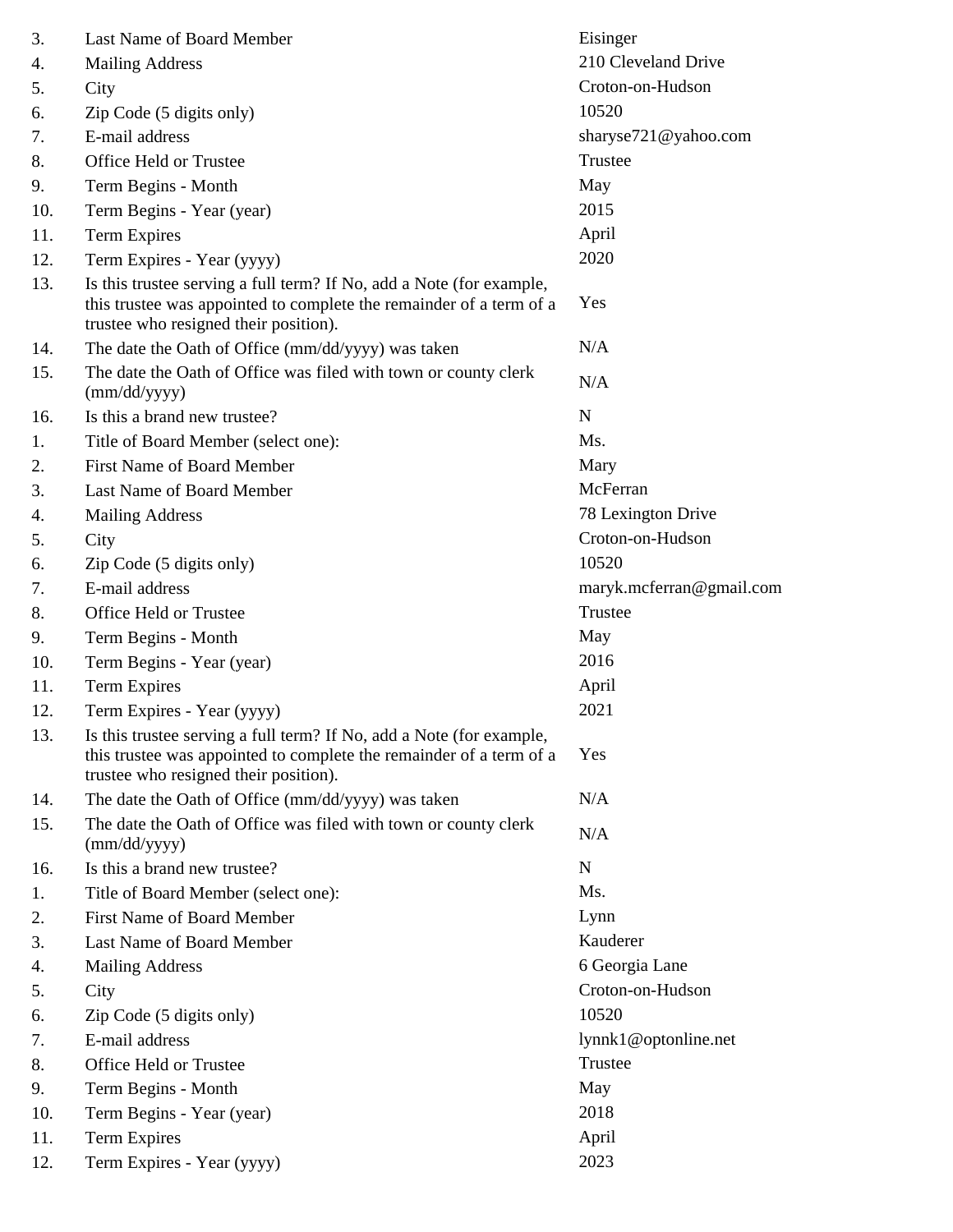| 13. | Is this trustee serving a full term? If No, add a Note (for example,<br>this trustee was appointed to complete the remainder of a term of a<br>trustee who resigned their position). | Yes                   |
|-----|--------------------------------------------------------------------------------------------------------------------------------------------------------------------------------------|-----------------------|
| 14. | The date the Oath of Office (mm/dd/yyyy) was taken                                                                                                                                   | N/A                   |
| 15. | The date the Oath of Office was filed with town or county clerk<br>$\text{(mm/dd/yyyy)}$                                                                                             | N/A                   |
| 16. | Is this a brand new trustee?                                                                                                                                                         | Y                     |
| 1.  | Title of Board Member (select one):                                                                                                                                                  | Mr.                   |
| 2.  | <b>First Name of Board Member</b>                                                                                                                                                    | Ned                   |
| 3.  | Last Name of Board Member                                                                                                                                                            | Rust                  |
| 4.  | <b>Mailing Address</b>                                                                                                                                                               | 72 Morningside Drive  |
| 5.  | City                                                                                                                                                                                 | Croton-on-Hudson      |
| 6.  | Zip Code (5 digits only)                                                                                                                                                             | 10520                 |
| 7.  | E-mail address                                                                                                                                                                       | rust.sender@gmail.com |
| 8.  | Office Held or Trustee                                                                                                                                                               | Trustee               |
| 9.  | Term Begins - Month                                                                                                                                                                  | May                   |
| 10. | Term Begins - Year (year)                                                                                                                                                            | 2018                  |
| 11. | Term Expires                                                                                                                                                                         | April                 |
| 12. | Term Expires - Year (yyyy)                                                                                                                                                           | 2023                  |
| 13. | Is this trustee serving a full term? If No, add a Note (for example,<br>this trustee was appointed to complete the remainder of a term of a<br>trustee who resigned their position). | Yes                   |
| 14. | The date the Oath of Office (mm/dd/yyyy) was taken                                                                                                                                   | N/A                   |
| 15. | The date the Oath of Office was filed with town or county clerk<br>(mm/dd/yyyy)                                                                                                      | N/A                   |
| 16. | Is this a brand new trustee?                                                                                                                                                         | Y                     |

# **11. OPERATING FUNDS RECEIPTS**

Report financial data based on the fiscal reporting year reported in Part 1. *ROUND TO THE NEAREST DOLLAR.* Please click here to read general instructions before completing this section.

### **LOCAL PUBLIC FUNDS**

Specify by name the municipalities or school districts which are the source of funds.

| 11.1 | Does the library receive any local public funds? If yes, complete one $\bf{v}$<br>record for each taxing authority; if no, go to question 11.3. |                                                    |
|------|-------------------------------------------------------------------------------------------------------------------------------------------------|----------------------------------------------------|
| 1.   | Source of Funds                                                                                                                                 | <b>School District</b>                             |
| 2.   | Name of funding County, Municipality or School District                                                                                         | Croton Harmon Union Free<br><b>School District</b> |
| 3.   | Amount                                                                                                                                          | \$851,260                                          |
| 4.   | Subject to public vote held in reporting year or in a previous<br>reporting year(s).                                                            | Y                                                  |
| 5.   | Written Contractual Agreement                                                                                                                   | N/A                                                |
| 1.   | Source of Funds                                                                                                                                 | Town                                               |
| 2.   | Name of funding County, Municipality or School District                                                                                         | Town of Cortlandt                                  |
| 3.   | Amount                                                                                                                                          | \$14,455                                           |
| 4.   | Subject to public vote held in reporting year or in a previous<br>reporting year(s).                                                            | N                                                  |
| 5.   | Written Contractual Agreement                                                                                                                   | Y                                                  |
| 11.2 | <b>TOTAL LOCAL PUBLIC FUNDS</b>                                                                                                                 | \$865,715                                          |
|      | <b>SYSTEM CASH GRANTS TO MEMBER LIBRARY</b>                                                                                                     |                                                    |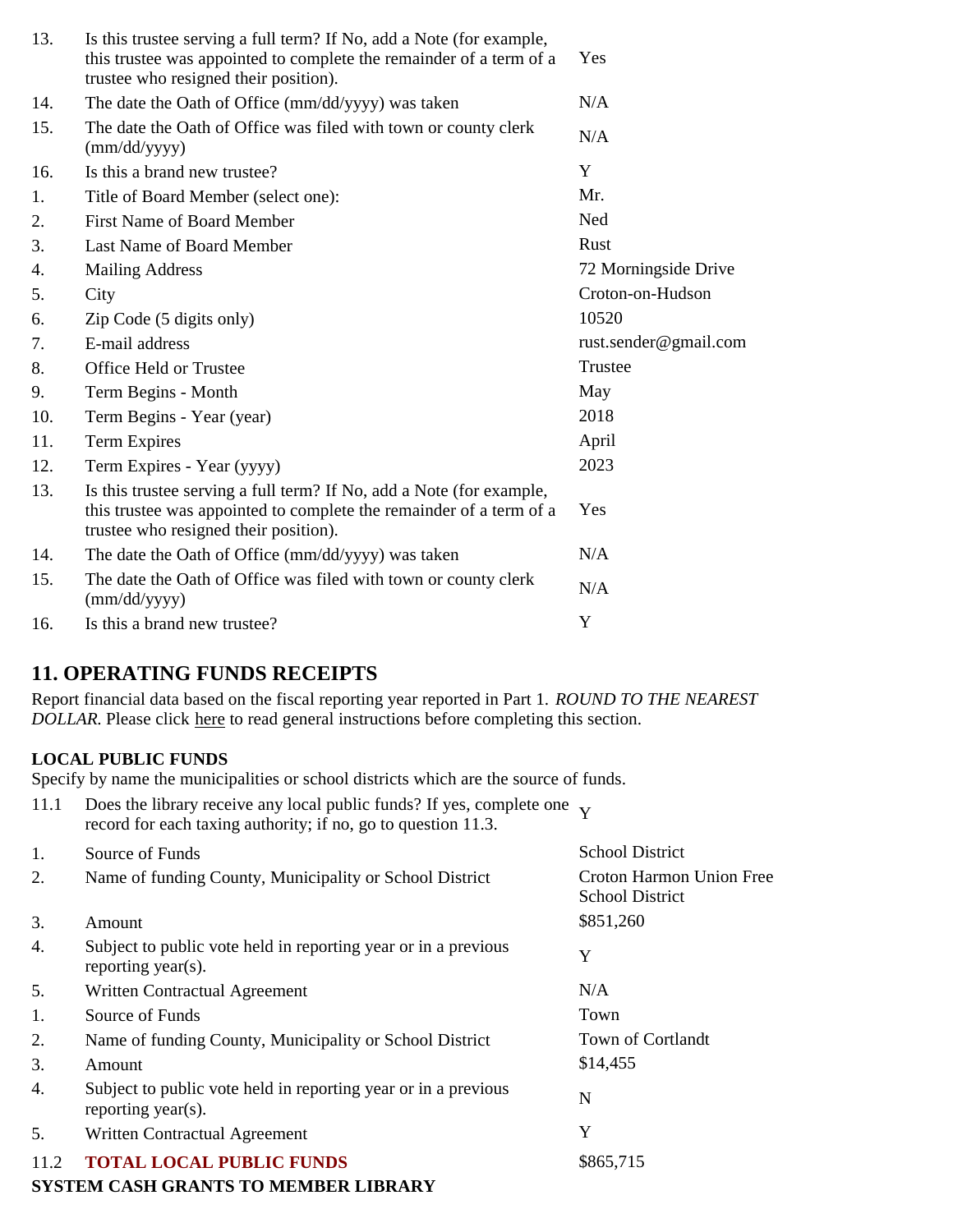| 11.3        | Local Library Services Aid (LLSA)                                                                                                                                         | \$2,771     |
|-------------|---------------------------------------------------------------------------------------------------------------------------------------------------------------------------|-------------|
| 11.4        | Central Library Aid (CLDA and/or CBA)                                                                                                                                     | \$0         |
| 11.5        | Additional State Aid received from the System                                                                                                                             | \$0         |
| 11.6        | Federal Aid received from the System                                                                                                                                      | \$0         |
| 11.7        | <b>Other Cash Grants</b>                                                                                                                                                  | \$0         |
| 11.8        | <b>TOTAL SYSTEM CASH GRANTS</b> (Add Questions 11.3, 11.4,<br>11.5, 11.6 and 11.7)                                                                                        | \$2,771     |
|             | <b>OTHER STATE AID</b>                                                                                                                                                    |             |
| 11.9        | State Aid other than LLSA, Central Library Aid (CLDA and/or<br>CBA), or other State Aid reported as system cash grants                                                    | \$881       |
|             | FEDERAL AID FOR LIBRARY OPERATION                                                                                                                                         |             |
|             | 11.10 LSTA                                                                                                                                                                | \$0         |
|             | 11.11 Other Federal Aid                                                                                                                                                   | \$0         |
|             | 11.12 <b>TOTAL FEDERAL AID</b> (Add Questions 11.10 and 11.11)                                                                                                            | \$0         |
| 11.13       | <b>CONTRACTS WITH PUBLIC LIBRARIES AND/OR PUBLIC</b><br>LIBRARY SYSTEMS IN NEW YORK STATE                                                                                 | \$0         |
|             | <b>OTHER RECEIPTS</b>                                                                                                                                                     |             |
|             | 11.14 Gifts and Endowments                                                                                                                                                | \$3,658     |
|             | 11.15 Fund Raising                                                                                                                                                        | \$30,000    |
|             | 11.16 Income from Investments                                                                                                                                             | \$15,357    |
|             | 11.17 Library Charges                                                                                                                                                     | \$15,936    |
| 11.18 Other |                                                                                                                                                                           | \$0         |
|             | 11.19 <b>TOTAL OTHER RECEIPTS</b> (Add Questions 11.14, 11.15, 11.16,<br>11.17 and 11.18)                                                                                 | \$64,951    |
|             | 11.20 <b>TOTAL OPERATING FUND RECEIPTS</b> (Add Questions 11.2,<br>11.8, 11.9, 11.12, 11.13 and 11.19)                                                                    | \$934,318   |
|             | 11.21 BUDGET LOANS                                                                                                                                                        | \$0         |
|             | <b>TRANSFERS</b>                                                                                                                                                          |             |
|             | 11.22 From Capital Fund (Same as Question 14.8)                                                                                                                           | \$0         |
| 11.23       | From Other Funds                                                                                                                                                          | \$0         |
| 11.24       | <b>TOTAL TRANSFERS</b> (Add Questions 11.22 and 11.23)                                                                                                                    | \$0         |
| 11.25       | <b>BALANCE IN OPERATING FUND - Beginning Balance for Fiscal</b><br>Year Ending 2018 (Same as Question 12.40 of previous year if fiscal \$904,311<br>year has not changed) |             |
|             | 11.26 GRAND TOTAL RECEIPTS, BUDGET LOANS, TRANSFERS<br><b>AND BALANCE</b> (Add Questions 11.20, 11.21, 11.24 and 11.25;<br>Same as Question 12.41)                        | \$1,838,629 |

# **12. OPERATING FUND DISBURSEMENTS**

**Report financial data based on the fiscal reporting year reported in Part 1. ROUND TO THE NEAREST DOLLAR. Please click here to read general instructions before completing this section.**

#### **STAFF EXPENDITURES**

#### **Salaries & Wages Paid from Library Funds**

| 12.1 | <b>Certified Librarians</b>                                                     | \$248,495 |
|------|---------------------------------------------------------------------------------|-----------|
| 12.2 | Other Staff                                                                     | \$281,703 |
| 12.3 | <b>Total Salaries &amp; Wages Expenditures (Add Questions 12.1 and</b><br>12.2) | \$530,198 |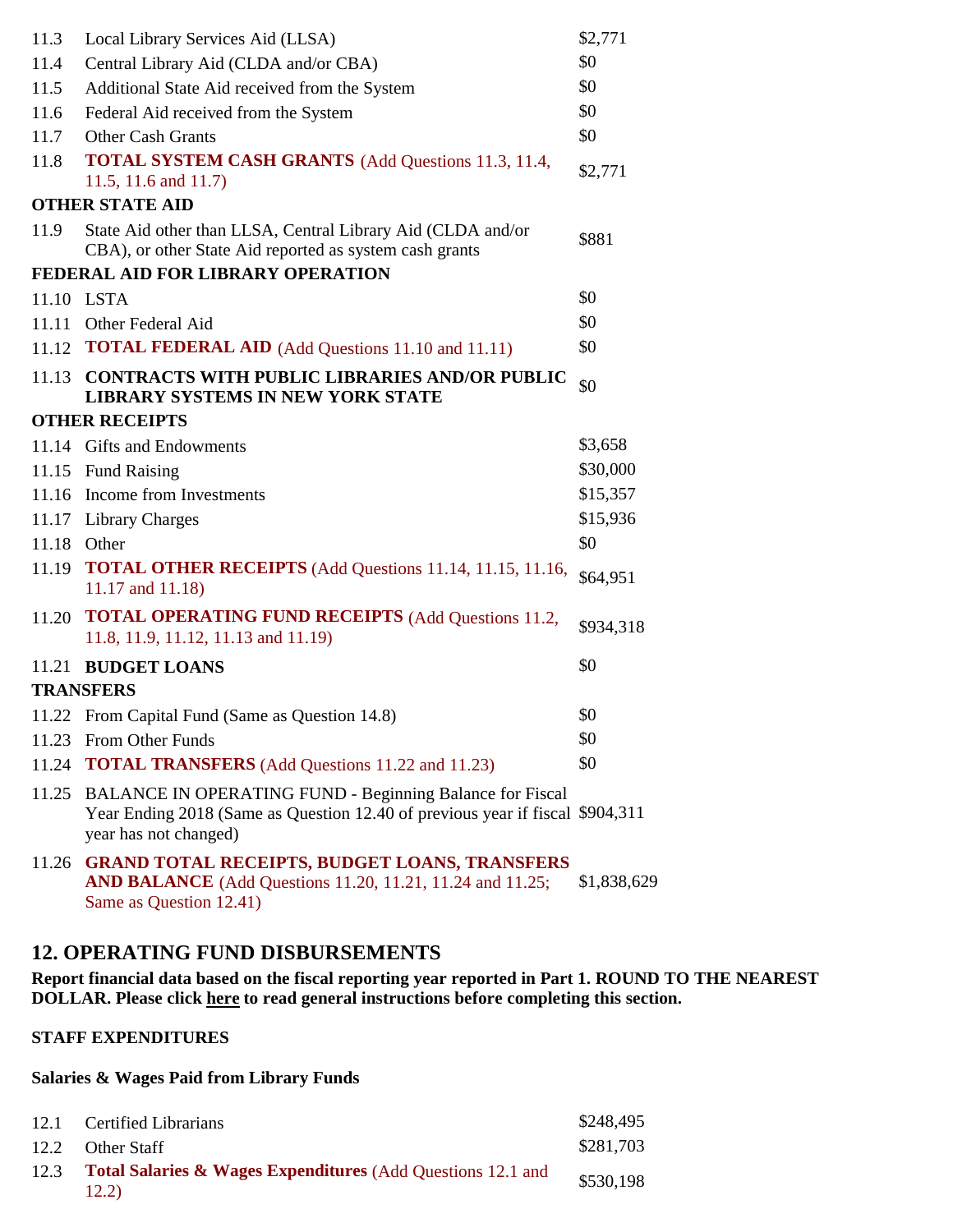| 12.4                             | <b>Employee Benefits Expenditures</b>                                                                             | \$73,315  |
|----------------------------------|-------------------------------------------------------------------------------------------------------------------|-----------|
| 12.5                             | <b>Total Staff Expenditures (Add Questions 12.3 and 12.4)</b>                                                     | \$603,513 |
|                                  | <b>COLLECTION EXPENDITURES</b>                                                                                    |           |
| 12.6                             | <b>Print Materials Expenditures</b>                                                                               | \$43,102  |
| 12.7                             | <b>Electronic Materials Expenditures</b>                                                                          | \$3,981   |
| 12.8                             | <b>Other Materials Expenditures</b>                                                                               | \$13,075  |
| 12.9                             | Total Collection Expenditures (Add Questions 12.6, 12.7 and 12.8) \$60,158                                        |           |
|                                  | <b>CAPITAL EXPENDITURES FROM OPERATING FUNDS</b>                                                                  |           |
|                                  | 12.10 From Local Public Funds (71PF)                                                                              | \$0       |
|                                  | 12.11 From Other Funds (71OF)                                                                                     | \$73,538  |
|                                  | 12.12 Total Capital Expenditures (Add Questions 12.10 and 12.11)                                                  | \$73,538  |
|                                  | <b>OPERATION AND MAINTENANCE OF BUILDINGS</b>                                                                     |           |
|                                  | <b>Repairs to Building &amp; Building Equipment</b>                                                               |           |
|                                  | 12.13 From Local Public Funds (72PF)                                                                              | \$4,033   |
|                                  | 12.14 From Other Funds (72OF)                                                                                     | \$0       |
|                                  | 12.15 Total Repairs (Add Questions 12.13 and 12.14)                                                               | \$4,033   |
|                                  | 12.16 Other Disbursements for Operation & Maintenance of Buildings                                                | \$76,454  |
|                                  | 12.17 Total Operation & Maintenance of Buildings (Add Questions<br>12.15 and 12.16)                               | \$80,487  |
|                                  | <b>MISCELLANEOUS EXPENSES</b>                                                                                     |           |
|                                  | 12.18 Office and Library Supplies                                                                                 | \$16,104  |
| 12.19                            | Telecommunications                                                                                                | \$2,276   |
|                                  | 12.20 Binding Expenses                                                                                            | \$0       |
|                                  | 12.21 Postage and Freight                                                                                         | \$645     |
|                                  | 12.22 Professional & Consultant Fees                                                                              | \$39,600  |
|                                  | 12.23 Equipment                                                                                                   | \$1,139   |
|                                  | 12.24 Other Miscellaneous                                                                                         | \$8,830   |
|                                  | 12.25 Total Miscellaneous Expenses (Add Questions 12.18, 12.19, 12.20, \$68,594<br>12.21, 12.22, 12.23 and 12.24) |           |
| 12.26                            | <b>CONTRACTS WITH PUBLIC LIBRARIES AND/OR PUBLIC</b><br>LIBRARY SYSTEMS IN NEW YORK STATE                         | \$49,654  |
|                                  | <b>DEBT SERVICE</b>                                                                                               |           |
|                                  | <b>Capital Purposes Loans (Principal and Interest)</b>                                                            |           |
|                                  | 12.27 From Local Public Funds (73PF)                                                                              | \$0       |
| 12.28                            | From Other Funds (73OF)                                                                                           | \$0       |
|                                  | 12.29 Total (Add Questions 12.27 and 12.28)                                                                       | \$0       |
| 12.30                            | Budget Loans (Principal and Interest)                                                                             | \$0       |
| 12.31                            | <b>Short-Term Loans</b>                                                                                           | \$0       |
|                                  | 12.32 Total Debt Service (Add Questions 12.29, 12.30 and 12.31)                                                   | \$0       |
| 12.33                            | <b>TOTAL OPERATING FUND DISBURSEMENTS (Add</b><br>Questions 12.5, 12.9, 12.12, 12.17, 12.25, 12.26 and 12.32)     | \$935,944 |
|                                  | <b>TRANSFERS</b>                                                                                                  |           |
| <b>Transfers to Capital Fund</b> |                                                                                                                   |           |
|                                  | 12.34 From Local Public Funds (76PF)                                                                              | \$0       |
|                                  | 12.35 From Other Funds (76OF)                                                                                     | \$0       |
|                                  | <b>Total Transfers to Capital Fund</b>                                                                            |           |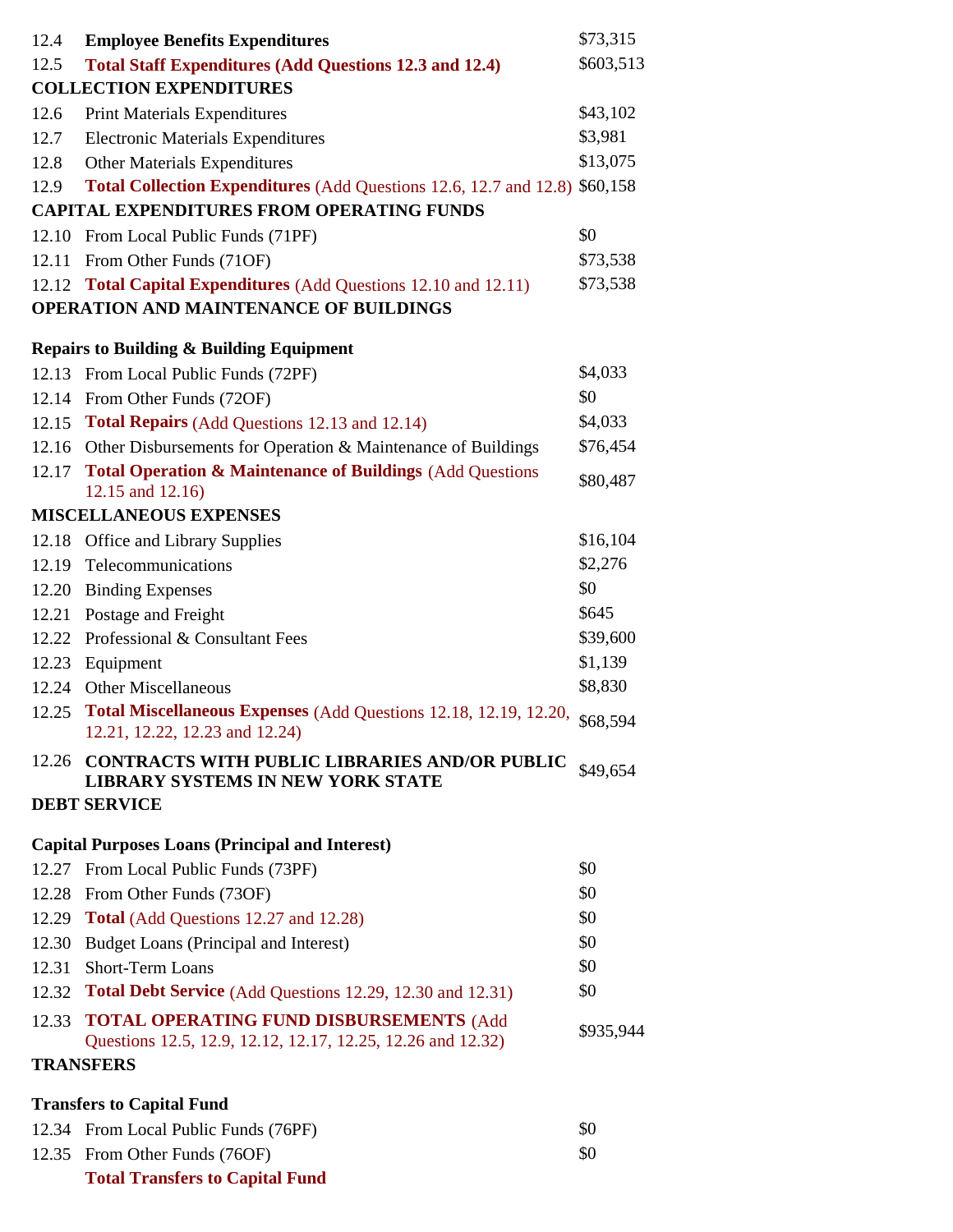| 12.36 | (Add Questions 12.34 and 12.35;                                                                                                                                                                                                             | \$0                            |
|-------|---------------------------------------------------------------------------------------------------------------------------------------------------------------------------------------------------------------------------------------------|--------------------------------|
|       | same as Question 13.8)                                                                                                                                                                                                                      |                                |
| 12.37 | <b>Transfer to Other Funds</b>                                                                                                                                                                                                              | \$0                            |
| 12.38 | <b>TOTAL TRANSFERS</b> (Add Questions 12.36 and 12.37)                                                                                                                                                                                      | \$0                            |
| 12.39 | <b>TOTAL DISBURSEMENTS AND TRANSFERS (Add Questions)</b><br>12.33 and 12.38)                                                                                                                                                                | \$935,944                      |
|       | 12.40 BALANCE IN OPERATING FUND - Ending Balance for the Fiscal<br>Year Ending 2018                                                                                                                                                         | \$902,685                      |
| 12.41 | <b>GRAND TOTAL DISBURSEMENTS, TRANSFERS &amp;</b><br><b>BALANCE</b> (Add Questions 12.39 and 12.40; same as Question<br>11.26)                                                                                                              | \$1,838,629                    |
|       | <b>ASSURANCE</b>                                                                                                                                                                                                                            |                                |
|       | 12.42 The Library operated in accordance with all provisions of Education<br>Law and the Regulations of the Commissioner, and assures that the<br>"Annual Report" was reviewed and accepted by the Library Board<br>on (date - mm/dd/yyyy). | 04/08/2019                     |
|       | <b>FISCAL AUDIT</b>                                                                                                                                                                                                                         |                                |
|       | 12.43 Last audit performed (mm/dd/yyyy)                                                                                                                                                                                                     | 07/01/2018                     |
| 12.44 | Time period covered by this audit (mm/dd/yyyy) - (mm/dd/yyyy)                                                                                                                                                                               | 7/1/2017-6/30/2018             |
|       | 12.45 Indicate type of audit (select one):                                                                                                                                                                                                  | <b>Private Accounting Firm</b> |
|       | <b>CAPITAL FUND</b>                                                                                                                                                                                                                         |                                |
|       |                                                                                                                                                                                                                                             |                                |
|       | 12.46 Does the library have a Capital Fund? Enter Y for Yes, N for No. If<br>No, stop here. If Yes, complete the Capital Fund Report.                                                                                                       | Y                              |

# **13. CAPITAL FUND RECEIPTS**

Report financial data based on the fiscal year reported in Part 1. *ROUND TO THE NEAREST DOLLAR.* Please click here to read general instructions before completing this section.

#### **REVENUES FROM LOCAL SOURCES**

| 13.1                                  | <b>Revenues from Local Government Sources</b>                                                                                                                 | \$0      |  |
|---------------------------------------|---------------------------------------------------------------------------------------------------------------------------------------------------------------|----------|--|
| 13.2                                  | All Other Revenues from Local Sources                                                                                                                         | \$0      |  |
| 13.3                                  | Total Revenues from Local Sources (Add Questions 13.1 and 13.2) \$0                                                                                           |          |  |
| <b>STATE AID FOR CAPITAL PROJECTS</b> |                                                                                                                                                               |          |  |
| 13.4                                  | <b>State Aid Received for Construction</b>                                                                                                                    | \$0      |  |
| 13.5                                  | Other State Aid                                                                                                                                               | \$0      |  |
| 13.6                                  | <b>Total State Aid</b> (Add Questions 13.4 and 13.5)                                                                                                          | \$0      |  |
| FEDERAL AID FOR CAPITAL PROJECTS      |                                                                                                                                                               |          |  |
| 13.7                                  | <b>TOTAL FEDERAL AID</b>                                                                                                                                      | \$0      |  |
| <b>INTERFUND REVENUE</b>              |                                                                                                                                                               |          |  |
| 13.8                                  | Transfer from Operating Fund (Same as Question 12.36)                                                                                                         | \$0      |  |
| 13.9                                  | <b>TOTAL REVENUES</b> (Add Questions 13.3, 13.6, 13.7 and 13.8)                                                                                               | \$0      |  |
| 13.10                                 | <b>NON-REVENUE RECEIPTS</b>                                                                                                                                   | \$0      |  |
| 13.11                                 | <b>TOTAL CASH RECEIPTS</b> (Add Questions 13.9 and 13.10)                                                                                                     | \$0      |  |
|                                       | 13.12 BALANCE IN CAPITAL FUND - Beginning Balance for Fiscal<br>Year Ending 2018 (Same as Question 14.11 of previous year, if<br>fiscal year has not changed) | \$19,159 |  |
|                                       | 13.13 TOTAL CASH RECEIPTS AND BALANCE (Add Questions<br>13.11 and 13.12; same as Question 14.12)                                                              | \$19,159 |  |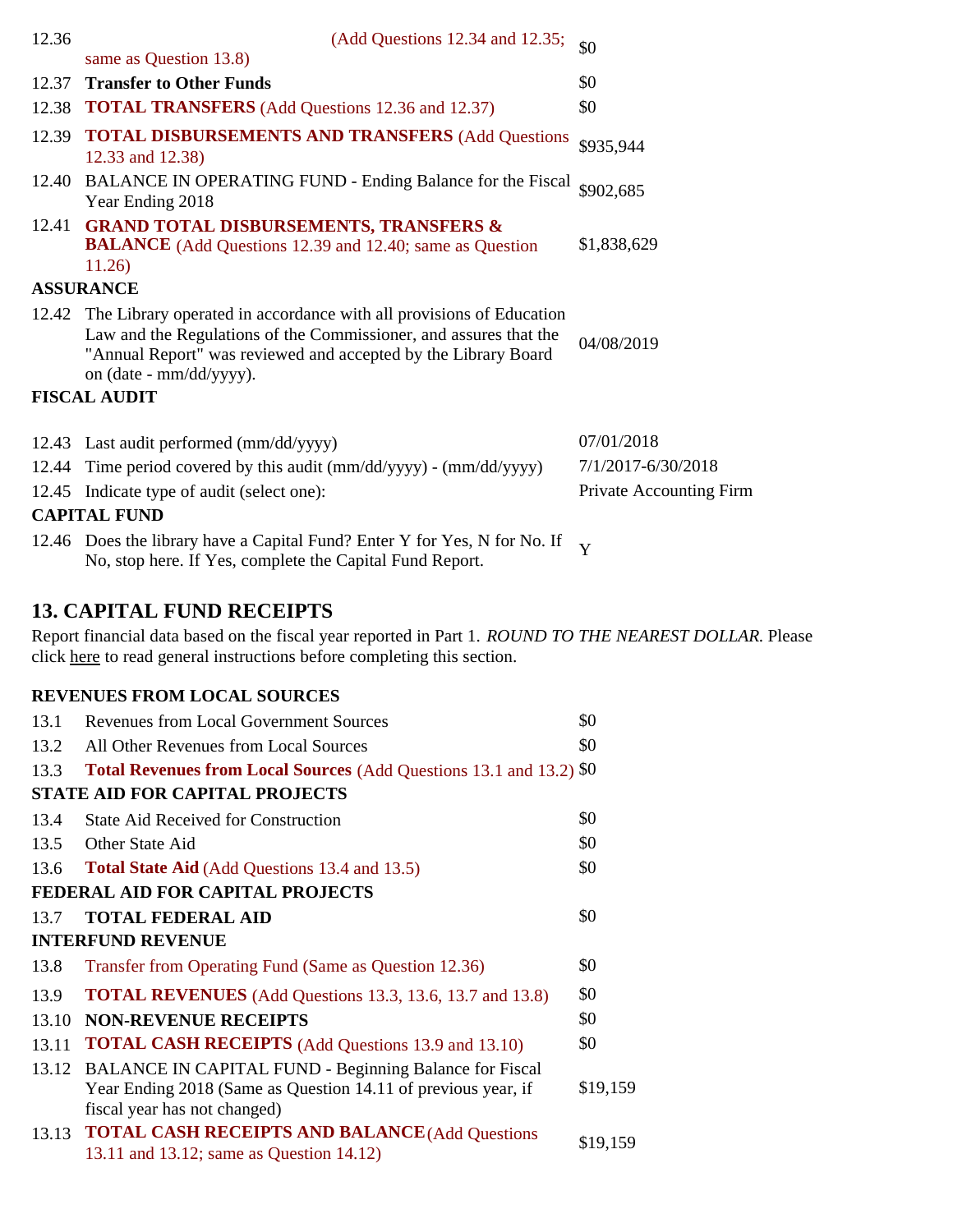# **14. CAPITAL FUND DISBURSEMENTS**

**Report financial data based on the fiscal reporting year reported in Part 1. ROUND TO THE NEAREST DOLLAR. Please click here to read general instructions before completing this section.**

### **PROJECT EXPENDITURES**

| 14.1  | Construction                                                                                           | \$0      |
|-------|--------------------------------------------------------------------------------------------------------|----------|
| 14.2  | <b>Incidental Construction</b>                                                                         | \$0      |
|       | <b>Other Disbursements</b>                                                                             |          |
| 14.3  | Purchase of Buildings                                                                                  | \$0      |
| 14.4  | Interest                                                                                               | \$0      |
| 14.5  | <b>Collection Expenditures</b>                                                                         | \$0      |
| 14.6  | Total Other Disbursements (Add Questions 14.3, 14.4 and 14.5)                                          | \$0      |
| 14.7  | <b>TOTAL PROJECT EXPENDITURES</b> (Add Questions 14.1, 14.2)<br>and 14.6)                              | \$0      |
| 14.8  | <b>TRANSFER TO OPERATING FUND (Same as Question 11.22)</b>                                             | \$0      |
| 14.9  | <b>NON-PROJECT EXPENDITURES</b>                                                                        | \$0      |
| 14.10 | <b>TOTAL CASH DISBURSEMENTS AND TRANSFERS (Add</b><br>Questions 14.7, 14.8 and 14.9)                   | \$0      |
| 14.11 | <b>BALANCE IN CAPITAL FUND - Ending Balance for the Fiscal</b><br>Year Ending 2018                     | \$19,159 |
| 14.12 | <b>TOTAL CASH DISBURSEMENTS AND BALANCE (Add</b><br>Questions 14.10 and 14.11; same as Question 13.13) | \$19,159 |

# **15. CENTRAL LIBRARIES**

PART 15 EXISTS FOR THE CENTRAL/CO-CENTRAL LIBRARIES ONLY. PLEASE PROCEED TO SECTION 16. FEDERAL TOTALS AND CONTINUE ON WITH YOUR SURVEY

# **16. FEDERAL TOTALS**

All questions in Part 16 are calculated, locked fields.

*Note:* See instructions for definitions and calculations of each of these Federal Totals.

| 16.1  | <b>Total ALA-MLS</b>                                                         | 4.03      |
|-------|------------------------------------------------------------------------------|-----------|
| 16.2  | <b>Total Librarians</b>                                                      | 4.91      |
| 16.3  | <b>All Other Paid Staff</b>                                                  | 7.44      |
| 16.4  | <b>Total Paid Employees</b>                                                  | 12.35     |
| 16.5  | <b>State Government Revenue</b>                                              | \$3,652   |
| 16.6  | <b>Federal Government Revenue</b>                                            | \$0       |
| 16.7  | <b>Other Operating Revenue</b>                                               | \$64,951  |
| 16.8  | <b>Total Operating Revenue</b>                                               | \$934,318 |
| 16.9  | <b>Other Operating Expenditures</b>                                          | \$198,735 |
| 16.10 | <b>Total Operating Expenditures</b>                                          | \$862,406 |
| 16.11 | <b>Total Capital Expenditures</b>                                            | \$73,538  |
| 16.12 | <b>Print Materials</b>                                                       | 74,032    |
| 16.13 | <b>Total Registered Borrowers</b>                                            | 5,414     |
| 16.14 | <b>Other Capital Revenue and Receipts</b>                                    | \$0       |
| 16.15 | Total Number of Internet Terminals Used by the General Public                | 7         |
| 16.16 | Total Uses (sessions) of Public Internet Computers Per Year                  | 6,276     |
| 16.17 | Total Wireless Sessions Provided by the Library Wireless Service<br>Per Year | 12,965    |